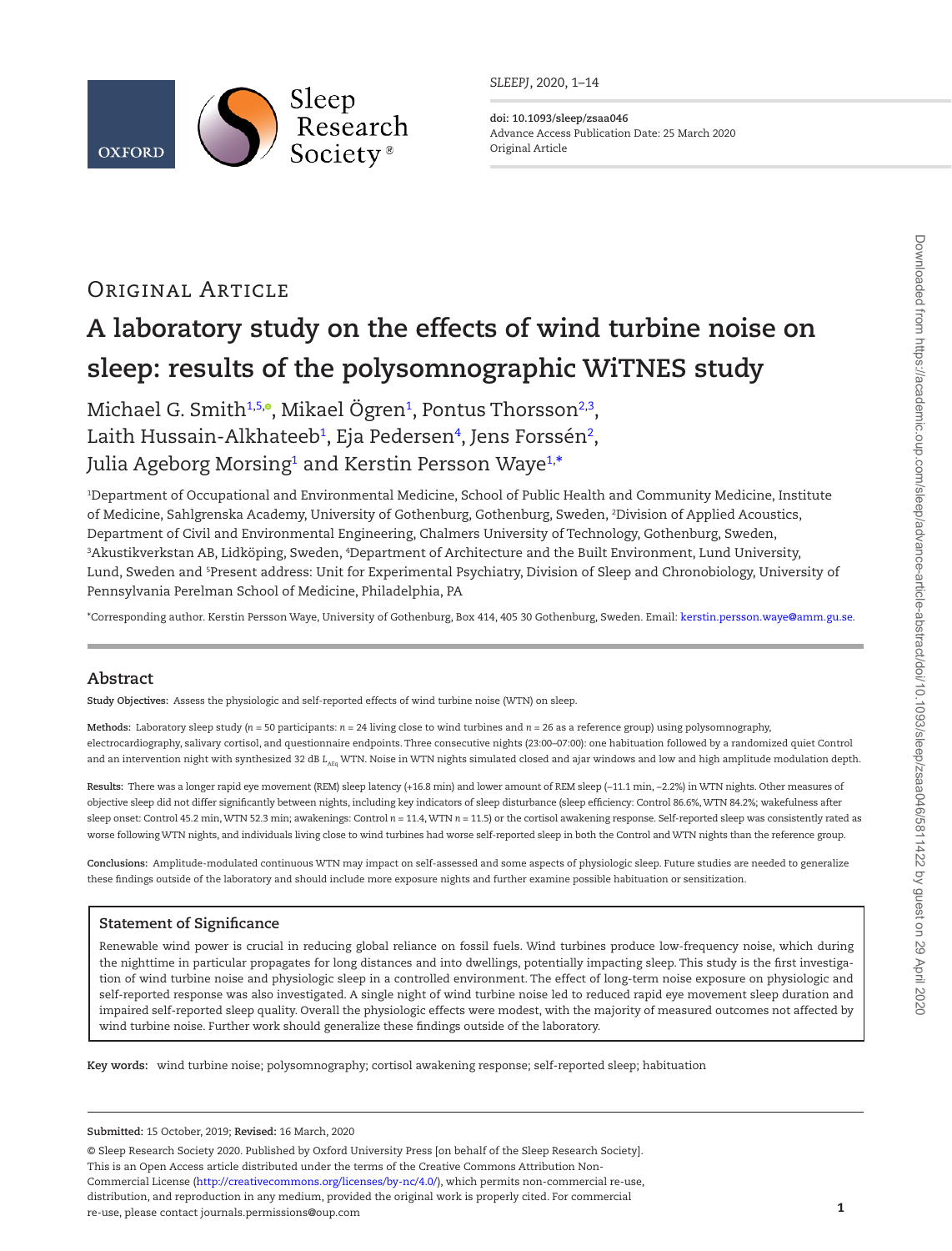## Introduction

In efforts to meet greenhouse gas reduction goals, a continued increase of renewable energy infrastructure, including wind turbines, is expected globally [\[1](#page-11-0), [2](#page-11-1)]. As a result, a greater number of people will likely be exposed to wind turbine noise (WTN) at home. Environmental noise is recognized as a public health concern by the World Health Organization (WHO), which estimates that sleep disturbance constitutes the majority of the disease impacts of environmental noise in Europe, with the annual loss of over 900,000 healthy life years [\[3](#page-11-2)]. Adequate sleep is vital for maintaining good health and wellbeing, and chronic short or interrupted sleep duration is associated with an increased risk for obesity, diabetes, hypertension, cardiovascular disease, and all-cause mortality [4–8]. To protect sleep, the WHO recently recommended nighttime noise limits for road, rail, and air traffic in Europe, but concluded that the quality of evidence of nighttime exposure to WTN was too low to allow a recommendation [\[9](#page-11-3)]. Therefore, studies on potential effects of WTN on sleep are needed.

Amplitude modulation (AM) is a broadband, rhythmic change in the level of WTN corresponding to the rotational frequency of the turbine blades [[10](#page-11-4)]. AM has been reported as a particularly unpleasant and annoying characteristic of WTN [11–13]. Local meteorological conditions at the turbine, for instance wind speed gradient across the rotor area, wind shear, and turbulence, affect the acoustical character of the AM [[14](#page-12-0)]. This effect is strongest during the stable atmospheric conditions typical of nighttime, with strong AM "beats" in the 400–2,500 Hz range as a consequence [[15\]](#page-12-1). Furthermore, the stable atmospheric conditions at night are favorable for the propagation of low-frequency noise, such as that emitted by wind turbines, over longer distances than in the daytime [[10,](#page-11-4) [14](#page-12-0)]. A larger number of dwellings could therefore be exposed to WTN at sound pressure levels relevant for disturbance. Combined with lower nocturnal anthropogenic noise, and lower ambient noise levels due to more stable meteorological conditions, there could be increased audibility of WTN and AM at nearby dwellings during the night.

A series of recent epidemiological studies by Poulsen et al. did not find significant associations between calculated short- or long-term WTN and cardiovascular or metabolic outcomes including stroke and myocardial infarction [[16](#page-12-2), [17\]](#page-12-3), antihypertensive medication redemption [\[18\]](#page-12-4), or diabetes [\[19\]](#page-12-5). The same authors did however find that 5-year average outdoor WTN was associated with increased use of sleep medications among people aged at least 65 years, although there were no significant associations for people aged younger than 65 years or between sleep medication use and indoor average WTN across all age groups [\[20\]](#page-12-6). There is some limited evidence from two previous studies that living within 2 km of wind turbines is associated with lower perceived sleep quality, lower healthrelated quality of life, and reduced energy levels, compared to in demographically similar areas [[21,](#page-12-7) [22\]](#page-12-8). The underlying reasons for these differences are unclear, especially since noise exposure was neither measured nor calculated in either study. Some studies have explicitly investigated associations between nocturnal WTN and sleep but have been inconsistent in their findings. Nighttime WTN was associated with sleep disturbance in some cross-sectional studies [23–25], and other investigators found no direct associations between WTN and sleep [[26](#page-12-9), [27\]](#page-12-10). The lack of congruence among these previous studies could be due to differences in methodologies, and the small numbers of

participants exposed to high levels of WTN at which any adverse effects on sleep may be anticipated to manifest. Furthermore, the majority of studies have relied on questionnaires, which capture only certain aspects of sleep quality and disturbance, and may not reflect underlying physiologic alterations of sleep structure. Noise can induce changes in sleep architecture without being subjectively perceived [[28](#page-12-11)], and although some measures of physiologic sleep may correlate with self-reported outcomes, the agreement between objectively and subjectively assessed sleep can be poor, particularly for questionnaire items that explicitly mention the exposure as the source of disturbance [\[29](#page-12-12)]. Noise-induced sleep fragmentation may be dangerous for health, even without conscious awareness [[30,](#page-12-13) [31\]](#page-12-14), and objective studies on possible deleterious effects of WTN are needed.

To our knowledge there have been only two previous investigations of WTN and objectively measured sleep. Jalali et al. [\[32](#page-12-15)] reported that there were no changes of sleep measured in the field with polysomnography (PSG) after the installation of wind turbines nearby, although there was a worsening of self-reported sleep. However, there were also no differences in the mean nighttime noise levels before and after the installation of the wind turbines, limiting conclusions that should be drawn regarding the impact of WTN. Michaud et al. [[27](#page-12-10)] performed a large-scale field study where sleep was measured with actigraphy for a mean of 6.2 consecutive nights in 707 participants. There were no significant associations between calculated 1-year averaged WTN and actigraphically assessed sleep latency, sleep efficiency, total sleep time, time awake after sleep onset, or number of awakening bouts. Although actigraphy has high sensitivity in correctly detecting sleep periods, it has a poor specificity in detecting wakefulness during sleep episodes [\[33](#page-12-16), [34\]](#page-12-17) and does not provide information on sleep architecture. Changes of sleep structure and awakenings by WTN may be relevant from a public health perspective, and these are most accurately measured with PSG, which remains the "gold standard" of sleep research. Within the Wind Turbine Noise Effects on Sleep (WiTNES) project, we therefore performed a laboratory study using PSG and questionnaires to determine how a single night of WTN may impact on sleep.

## Methods

## **Participants**

Study participants were recruited using a combination of postal mailings, telephone contact, and public advertising, which is described in [Supplementary Methods.](http://academic.oup.com/sleep/article-lookup/doi/10.1093/sleep/zsaa046#supplementary-data) A total of 50 participants completed the study (51.2  $\pm$  9.8 years, range 36-70 years, 27 women). They were required to be aged 30–70 years, have a body mass index (BMI) less than 30 kg/m<sup>2</sup>, and keep habitual sleep times broadly comparable with the 23:00–07:00 sleep opportunity period of the study protocol. The mean habitual sleep and wake times were 23:24 (*SD* ± 48 min, range 22:00–01:00) and 07:35 (*SD* ± 64 min, range 05:00–10:00), respectively, with a mean sleep duration of 8.2  $\pm$  1.0 h. Applicants who used medication to aid sleep or experienced self-reported sleep apnea were ineligible to participate. Participants were required to have good selfreported auditory acuity, which we confirmed on the first night of the study by measuring hearing thresholds with pure tone audiometry and comparing against age-dependent norms [\[35\]](#page-12-18). The study was performed in accordance with the principles of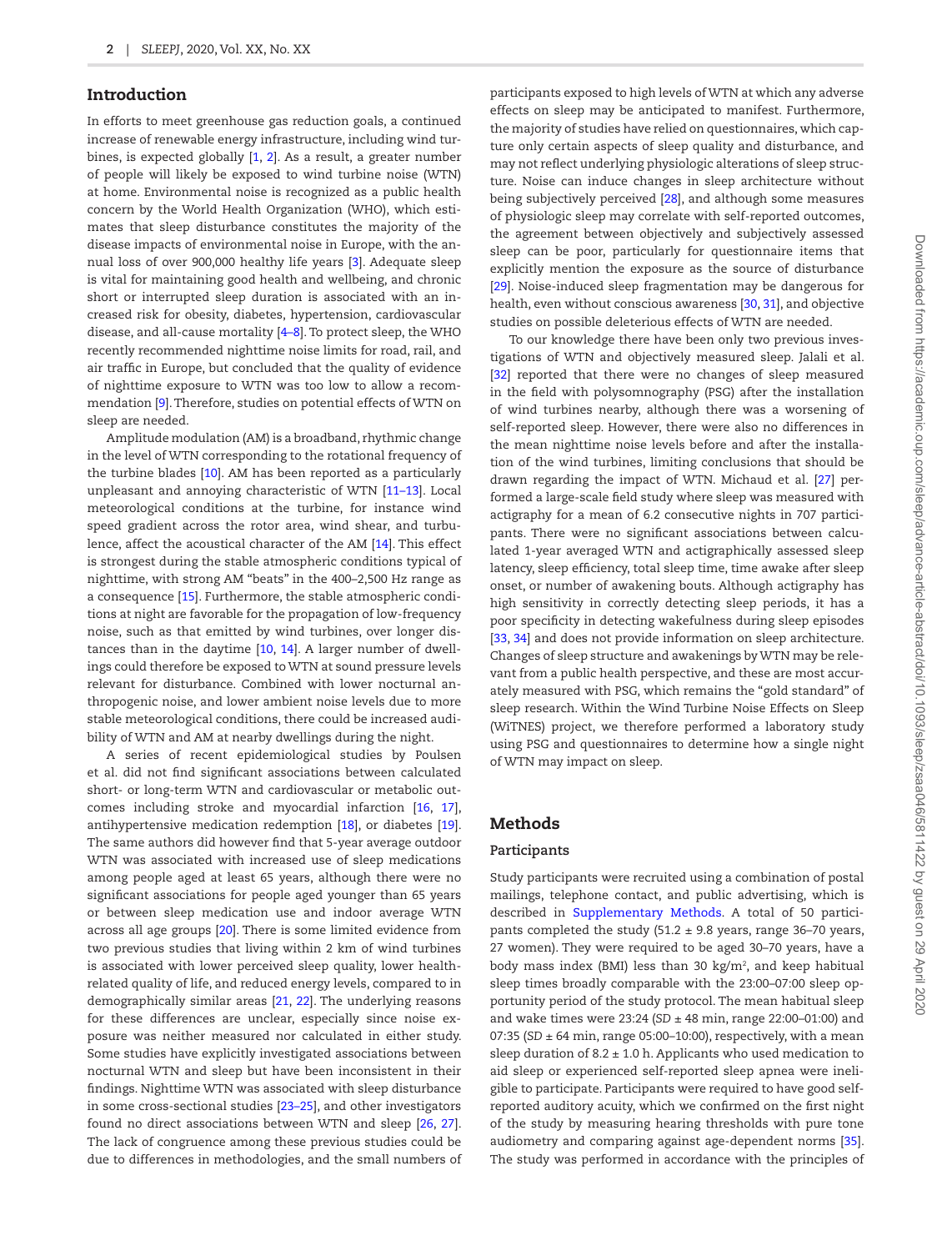the Declaration of Helsinki and was approved by the Gothenburg regional ethical review board (Dnr 974-14). All participants provided informed written consent before the study began and were financially compensated for participating.

Twenty-four participants lived close to wind turbines, and 26 did not live close to wind turbines. The group that did not live close to wind turbines is hereafter termed *Reference*. The group living close to wind turbines was potentially exposed to WTN at home and is hereafter termed *Exposed*. A participant was classed as *Exposed* if they lived within 1 km of the nearest wind turbine and/or reported annoyance or sleep disturbance by WTN at home over the past month during eligibility screening (rating of *Somewhat*, *Very* or *Extremely* annoyed or sleep disturbed on five-point Likert scale following recommendations of the International Commission on the Biological Effects of Noise [ICBEN]) [\[36](#page-12-19)]. Participants in the *Exposed* group were required to have lived at their current home for at least 1 year. The demographics of the participants, stratified by study group, are given in [Table 1.](#page-2-0) There were no indications that sex, age, BMI, selfreported health (five-point Likert scale), regular medication use (yes/no), or noise sensitivity (Weinstein questionnaire [[37](#page-12-20)]) were different between the *Reference* and *Exposed* groups (χ<sup>2</sup> tests for categorical data, Student's *t*-test for continuous data). Relative to the *Reference* group, a greater proportion of the *Exposed* group generally had a more negative attitude to wind turbines (fivepoint Likert scale) and were more tired and tensed in mornings (11-point numerical scales with endpoints *Very alert and wellrested*—*Very tired* and *Very relaxed*—*Very tense*, respectively). Most participants rated their home bedroom as very or rather quiet and were not at all or not very disturbed by road, rail, fridge/ fan, or neighbor noise at home ([Supplementary Table S1](http://academic.oup.com/sleep/article-lookup/doi/10.1093/sleep/zsaa046#supplementary-data)). There were no significant differences for bedroom environment/noise disturbance at home between the *Reference* and *Exposed* study groups, determined using Fisher's exact test of independence. Seventeen participants (34%) were using medications during the study. The different medications used and the number of participants using each type of medication are given in [Supplementary](http://academic.oup.com/sleep/article-lookup/doi/10.1093/sleep/zsaa046#supplementary-data)  [Table S2.](http://academic.oup.com/sleep/article-lookup/doi/10.1093/sleep/zsaa046#supplementary-data)

Participants were prohibited from consuming alcohol throughout the study. As caffeine is a major part of Swedish social culture, in the interest of allowing participants to follow their normal daytime routines as closely as possible and therefore improving the ecological validity, we permitted caffeine consumption during the study.

## **Study protocol**

#### *Study design.*

Each participant spent three consecutive nights (Friday night to Monday morning) in the noise- and vibration-insulated sound exposure laboratory at the University of Gothenburg. Because of the first night effect [[38](#page-12-21)], the first night served only as a habituation period to the environment and wearing the sleep measurement apparatus (see *Sleep measurement*) and was excluded from analysis. We played back WTN into the bedrooms on one night (see *Noise exposure*), hereafter termed *WTN-night*. One night was

<span id="page-2-0"></span>**Table 1.** Demographics of Study Participants From the *Reference* and *Exposed* Groups

| Variable                                                        |                              | Reference       | Exposed         | Test of independence            |
|-----------------------------------------------------------------|------------------------------|-----------------|-----------------|---------------------------------|
| Sex(n)                                                          | Women                        | 15              | 12              | $\chi^2(1) = 0.297 p = 0.586$   |
|                                                                 | Men                          | 11              | 12              |                                 |
| Age (mean, years)                                               |                              | $50.7 \pm 10.5$ | $51.8 \pm 9.0$  | $t(48) = -0.321 p = 0.749$      |
| BMI (mean, kg/m <sup>2</sup> )                                  |                              | $25.6 \pm 3.4$  | $25.3 \pm 3.1$  | $t(48) = 0.380 p = 0.706$       |
| Health status $(n)^*$                                           | Very good                    | 5               | 4               | $\chi^2(3) = 0.622 p = 0.891$   |
|                                                                 | Rather good                  | 14              | 15              |                                 |
|                                                                 | Neither good nor bad         | 4               | 3               |                                 |
|                                                                 | Rather bad                   | 1               | 2               |                                 |
|                                                                 | Very bad                     | $\Omega$        | $\Omega$        |                                 |
| Regular medication use (n)                                      |                              | 9               | 7               | $\chi^2(1) = 0.260 p = 0.610$   |
| General attitude to wind turbines (n)                           | Very positive                | 6               | 3               | $\chi^2(4) = 13.17 p = 0.008$   |
|                                                                 | Positive                     | 17              | 7               |                                 |
|                                                                 | Neither positive or negative | 3               | 7               |                                 |
|                                                                 | Negative                     | $\Omega$        | 6               |                                 |
|                                                                 | Very negative                | $\Omega$        | 1               |                                 |
| Attitude to impact on landscape (n)                             | Very positive                | $\Omega$        | 0               | $\chi^2(3) = 26.6 \ p < 0.0001$ |
|                                                                 | Positive                     | 13              | 1               |                                 |
|                                                                 | Neither positive or negative | 12              | 6               |                                 |
|                                                                 | Negative                     | 1               | 11              |                                 |
|                                                                 | Very negative                | $\Omega$        | 6               |                                 |
| Annoyed or disturbed by WTN at home over last month (mean, 1-5) |                              |                 | $3.5 \pm 1.3$   |                                 |
| Annoyance by WTN indoors at home over last month (mean, 1-5)    |                              |                 | $2.5 \pm 1.1$   |                                 |
| Annoyance by WTN outdoors at home over last month (mean, 1-5)   |                              |                 | $3.7 \pm 1.1$   |                                 |
| Sleep disturbance by WTN at home over last month (mean, 1-5)    |                              |                 | $2.2 \pm 1.3$   |                                 |
| Duration of residence (mean, years)                             |                              |                 | $20.1 \pm 15.7$ |                                 |
| Tiredness in mornings (mean, 0-10)                              |                              | $3.5 \pm 2.0$   | $6.3 \pm 2.4$   | $t(47) = 4.325 p < 0.0001$      |
| Tense in mornings (mean, 0-10)                                  |                              | $3.4 \pm 1.7$   | $4.5 \pm 2.1$   | $t(47) = 2.023 p = 0.049$       |
| Noise sensitivity score (mean)+                                 |                              | $74.6 \pm 17.2$ | $79.1 \pm 13.3$ | $t(43) = 0.992 p = 0.327$       |

Data reported as frequencies (*n*) or means ± standard deviations.

\*Two participants did not respond to the health status item.

†Weinstein noise sensitivity scale [\[37](#page-12-20)].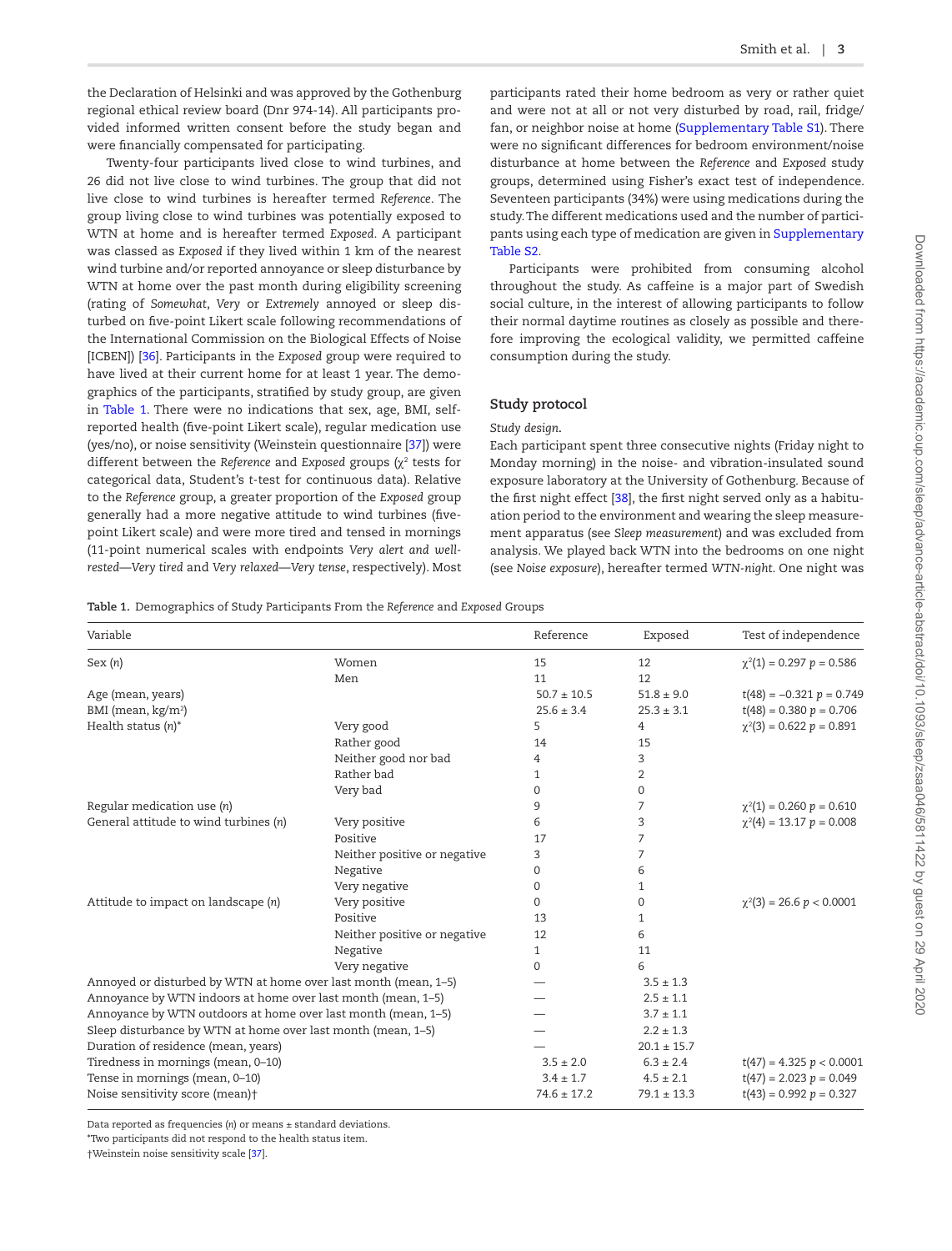kept quiet, to measure baseline sleep, and is hereafter termed the *Control* night. The order of the *WTN-night* and *Control* was counterbalanced within the *Reference* and *Exposed* study groups.

To improve ecological validity, the laboratory (described in detail elsewhere [[39](#page-12-22)]) was furnished to resemble a typical apartment, and participants were free to come and go during the daytime. Participants arrived at the laboratory by 18:00 on the first evening and by 20:00 on the second and third evenings, to allow sufficient time for relaxation and setup of the sleepmeasurement equipment before bedtime. The earlier arrival time on the first evening was to allow for audiometric testing and familiarization to the study environment and protocol. The scheduled sleep opportunity was 23:00–07:00 each night, and daytime naps were not permitted. We instructed participants to turn out their bedroom lights and to begin trying to sleep at 23:00, but in 11 nights (9 participants) they did not adhere to the self-enforced protocol and were already asleep at this time. Data from these nights were excluded from analysis of sleep timing variables (Data analysis - *Sleep measurement*). Participants were woken by an automated alarm call played into the bedrooms at 07:00, and a researcher ensured they arose.

#### *Sleep measurement.*

Sleep electrophysiology was measured each night using PSG. All electroencephalogram (EEG: Fpz, F3, F4, Cz, C3, C4, O1, O2, M1, M2), electrooculogram (EOG), electromyogram, and electrocardiogram electrode placements, electrical impedances, and sampling and filter frequencies followed recommendations of the American Academy of Sleep Medicine [\[40\]](#page-12-23). Data were recorded offline onto an ambulatory device (SOMNOscreen plus, Somnomedics, Germany) and downloaded each morning.

#### *Salivary cortisol measurement.*

Saliva samples were taken from each participant at 07:00, 07:30, and 07:45 every morning via sterile synthetic oral swabs (Sarstedt Salivette Cortisol, code blue). Each sampling period was 3 min. No food or fluids other than water were permitted until the final sample had been taken. The samples were refrigerated immediately and transferred to frozen storage (−80°C) within 3 h. Samples were thawed on the day of analysis and centrifuged at 1,500 ×*g* for 15 min. Cortisol concentrations were extracted in duplicate using an enzyme-linked immunosorbent assay (ELISA) technique (coefficient of variation 0.0– 12.95%, mean 2.88%) designed for analysis of salivary cortisol (Salimetrics Salivary Cortisol Enzyme Immunoassay Kit).

#### *Morning questionnaires.*

Each morning between 07:00 and 07:15, participants completed a questionnaire that contained a number of sleep- and restoration-related items that we have previously validated against field data and PSG sleep data [\[29\]](#page-12-12). The complete questionnaire is given in [Supplementary Methods.](http://academic.oup.com/sleep/article-lookup/doi/10.1093/sleep/zsaa046#supplementary-data) Tiredness, tension, irritation, and five measures of sleep quality were measured with 11-point numerical scales. Self-reported sleep quality was additionally measured on a five-point verbal scale (*Very good* to *Very bad*).

Sleep disturbance by WTN was recorded on an 11-point numerical scale following phraseology recommended by ICBEN [[36](#page-12-19)]. WTN causing poor sleep, awakenings, difficulty sleeping, or morning tiredness were measured using five-point verbal scales (*Not at all* to *Extremely*). Participants also estimated their sleep latency (minutes) and number of awakenings (*n*) and reported whether they had difficulty falling asleep after awakenings (yes/no). Two dimensions of mood, Pleasantness and Social Orientation, were constructed according to Sjöberg et al. [\[41\]](#page-12-24). These mood measures are continuous variables from 1 to 4, constructed using the respondent's agreement (four-point verbal scale) with 23 words describing their current emotional state.

#### *Noise exposure.*

Noise exposure in the bedrooms was introduced through 88 loudspeakers mounted within the ceiling of each room. In the *WTN-night*, we played back continuous synthesized WTN from 22:00 to 07:00. The synthesis of the WTN was based on analysis of short- and long-term recordings of WTN from the field and has been described in detail previously [[10](#page-11-4), [42\]](#page-12-25). Briefly, we analyzed the frequency spectra and AM parameters (number of turbine blades; blade rotational frequency; and in each 1/3 octave band the AM depth, frequency of occurrence, rise and decay slopes, and top width) of four different turbines recorded 550–650 m downwind in a variety of meteorological conditions. These parameters were used to generate WTN with characteristics of our choosing in a signal free from wind, wildlife, or anthropogenic noise. Random variations in time were added to the WTN signal to mimic the recordings. Throughout the *WTN-night*, we included acoustic "beating," here defined as high AM depth in the frequency range 400–2,500 Hz. We found indications in a pilot study that there was increased wakefulness during periods of WTN when the turbine had a rotational speed of 13 revolutions per minute (rpm), whereas WTN periods with 17 rpm did not increase wakefulness [[43\]](#page-12-26). Since a lower rotational speed could reflect a worse-case scenario in terms of sleep-disrupting effects of WTN, we held the turbine rotational speed during the *WTN-night* constant at 13 rpm. We also added artificial background noise simulating wind in distant trees to the WTN signal at an A-weighted equivalent sound pressure level ( $L_{ABC}$ ) of 13 dB, since even on the quietest nights it is never completely silent.

Within the 8-h *WTN-night*, there were four distinct 2-h noise scenarios, constructed from a  $2 \times 2$  arrangement of high and low AM depth, and a level and frequency spectrum difference corresponding to a filter simulating the bedroom window being fully closed or slightly ajar. The WTN frequency spectrum was different between the window ajar and closed scenarios [\(Figure 1, A\)](#page-4-0) and was independent of AM depth, i.e. the spectrum was identical for low AM/ajar and high AM/ajar, and identical for low AM/closed and high AM/closed. The measured average and maximum sound pressure level at the pillow position for each 2-h period is given in [Table 2.](#page-4-1) A 10-min audio sample of each WTN scenario is available from the Swedish National Data Service [\[44\]](#page-12-27). The order of the scenarios was randomized across different noise nights to avoid any ordering or time of night effects.

Discrete noise events during sleep can evoke EEG arousals, awakenings, and elevations of heart rate [\[45\]](#page-12-28). These cortical and autonomic arousals may be risk factors for the development of disease, particularly cardiovascular disease, following chronic noise exposure (see Münzel et al. [[31,](#page-12-14) [46](#page-12-29)] for two reviews). We therefore included four 10-min periods without WTN in the *WTN-night*, to examine whether WTN offset and onset "events" at the start and end of these periods would evoke cortical or autonomic arousal. There was one WTN-free period during each of the 2-h noise scenarios, starting 70 min into the noise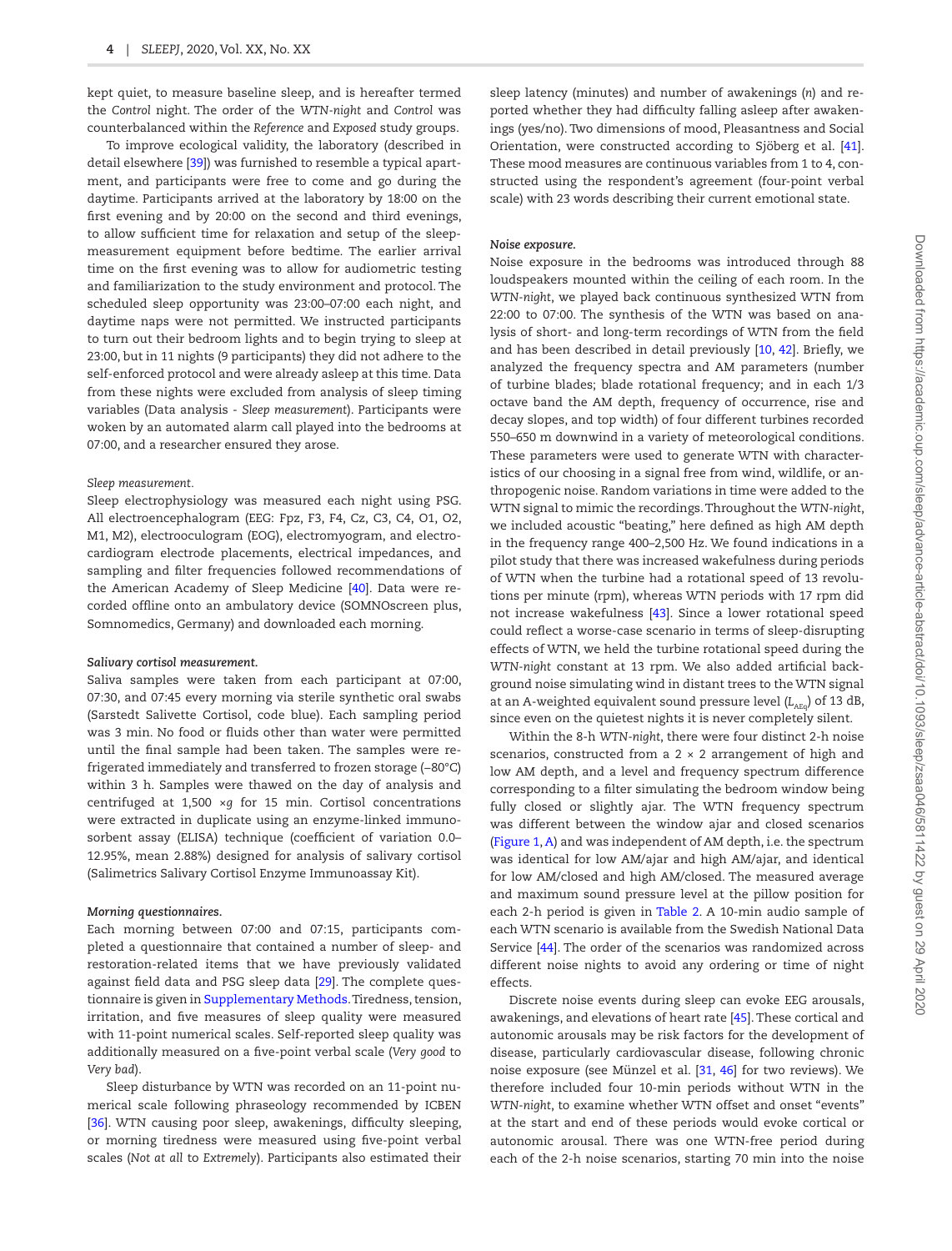

<span id="page-4-0"></span>**Figure 1.** (A) Frequency spectrum of WTN during 2-h periods with filters simulating window ajar and window closed scenarios. The spectra were identical for the low and high AM cases. (B) Eight-hour nocturnal noise exposure with additional 1-h lead-in noise. In this example, the constituent 2 h scenarios are in the order low AM/ closed window, low AM/ajar window, high AM/closed window, high AM/ajar window. The periodicity of WTN level within each 2-h period is due to random time-varying fluctuations introduced into the 10-min synthesized file, which was repeatedly played back within the 2-h period.

<span id="page-4-1"></span>**Table 2.** Acoustic Characteristics of Wind Turbine Noise Across 2-h Periods of the WTN Nights

|          |                 | Window filter                                                               |                                                                            |  |  |  |  |
|----------|-----------------|-----------------------------------------------------------------------------|----------------------------------------------------------------------------|--|--|--|--|
|          |                 | Ajar                                                                        | Closed                                                                     |  |  |  |  |
| AM depth | $1-2$ dB (low)  | $L_{\text{AEq,2h}} = 33 \text{ dB}$<br>$L_{\textsc{AF,max}} = 37~\text{dB}$ | $L_{\text{AEq,2h}}=29\ \text{dB}$<br>$L_{\textsc{AF,max}} = 34~\text{dB}$  |  |  |  |  |
|          | $7-9$ dB (high) | $L_{\text{AEq,2h}}=34\ \text{dB}$<br>$L_{\textsc{AF,max}}=45~\textmd{dB}$   | $L_{\text{AEq,2h}}=29\ \text{dB}$<br>$L_{\textsc{AF,max}}=43\ \textmd{dB}$ |  |  |  |  |

Noise levels were measured at the pillow position.

AM, amplitude modulation;  $L_{\text{AEG,2h}}$ , equivalent A-weighted sound pressure level over a 2-h period; L<sub>AFmax</sub>, maximum A-weighted sound pressure level with a fast (0.125 s) time constant.

scenario, i.e. at 00:10, 02:10, 04:10, and 06:10. During these WTNfree periods, the noise simulated a quiet background sound environment of wind noise from distant trees only. The noise exposure in these periods corresponded to an outdoor level that was 20 dB *L*<sub>AEq</sub> below the outdoor level when WTN was present. Since the spectrum of wind noise is rather high frequency in character, the WTN-free level in the bedrooms during the closed window periods was more attenuated compared to the window ajar periods. The nonlinear transition to and from the WTN-free periods was approximately 2 s, which is shorter than a typical change that would be expected in a naturalistic environment. We purposefully chose to keep this transition as short as feasible to maximize the likelihood of these noise onset and offset events evoking a response, while also avoiding audible clicking.

The WTN signal in the bedrooms was calibrated to represent an outdoor 8-h nighttime average  $L_{\text{AEG}}$  ( $L_{\text{AEG,outdoor,nigh}}$ ) of 45 dB for the complete sound file as a free field sound level. This level exceeds the current Swedish target value of 40 dB *L*AEq,outdoor,night [[47\]](#page-12-30) but is within recommended levels for some other nations [[48\]](#page-12-31). We filtered the WTN signal to account for outdoor to indoor frequency-dependent sound pressure level differences, based on analysis of indoor WTN measurements described in detail elsewhere [[49\]](#page-12-32). The WTN level was increased linearly from 22:00 to 22:50 (see [Figure 1](#page-4-0), [B](#page-4-0)) to avoid any startle effects following sudden noise onset at lights-out at 23:00. The resulting indoor 8-h WTN exposure in

each bedroom was 32 dB L<sub>AEq,indoor,night</sub>, measured 15 cm above the center of the pillow. The measured noise level during the different 2-h noise scenarios (low or high AM; window closed or ajar) is given in [Table 2.](#page-4-1) Previous measurements of low-frequency noise indicated there was a spatial-dependent level variation of less than 1 dB at positions ±15 cm horizontally around this central pillow position [[50](#page-12-33)]. As such, WTN levels at the calibration position would closely match WTN levels at the ears of the study participants during sleep, even if they moved around. A whole-night measurement of the WTN at the calibration position is shown in [Figure 1, A.](#page-4-0)

## **Data analysis**

#### *Polysomnography.*

A single trained sleep technologist, who was blind to the study design, manually scored every 30 s epoch as wakefulness (W), rapid eye movement (REM) sleep, or non-REM sleep stages N1, N2, or N3 according to scoring rules from the American Academy of Sleep Medicine [\[40\]](#page-12-23). EEG arousals, which are abrupt changes in EEG frequency (>16 Hz) reflecting intrusion of wakefulness in sleep [\[49\]](#page-12-32), were scored according to the American Sleep Disorders Association guidelines [\[51\]](#page-12-34), with arousals longer than 15 s classified as awakenings.

The PSG data were used to derive the following sleep macrostructure variables: sleep-onset latency (SOL) defined as the first occurrence of a non-wake sleep stage after lights out; REM latency following sleep onset; N3 latency following sleep onset; latency of first awakening; total time in wake after sleep onset (WASO); sleep period time (SPT) between sleep onset and sleep cessation; total sleep time (TST); sleep efficiency (SE) as a percentage of TST relative to time in bed; minutes in N1, N2, N3, non-REM (NREM) and REM sleep; proportion of TST in N1, N2, N3, NREM and REM sleep; maximal continuous N1, N2, N3 and REM duration, total number of arousals, awakenings, summed arousals + awakenings, and sleep stage changes (SSCs). Arousal Index, Awakening Index, and SSC Index were calculated respectively as the number of arousals, awakenings, and SSCs per hour of TST. The Sleep Fragmentation Index was calculated as the number of awakenings and arousals per hour of TST.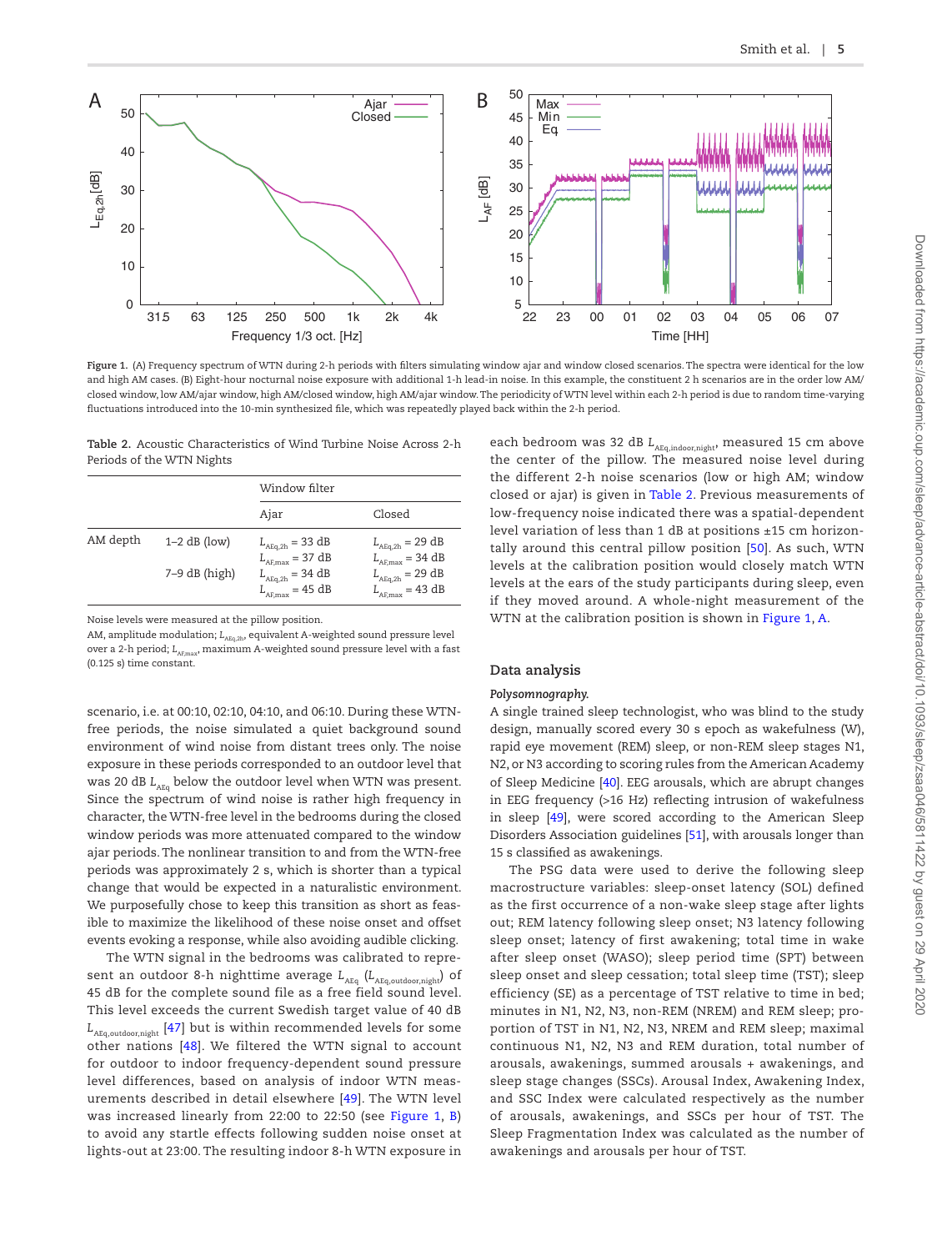Event-related cortical and autonomic arousal, EEG arousal, awakenings and changes of sleep state, indicating cortical arousal, and elevations of heart rate, indicating autonomic (vegetative) arousal, have been observed during noise exposure [[45\]](#page-12-28). These responses are nonspecific to noise and occur spontaneously throughout sleep, and so it is unclear whether an observed response was induced by noise [[49](#page-12-32)], or whether it would have occurred even without the noise. When screening for event-related reactions, the analysis window should therefore be long enough in duration to capture responses induced by the noise event and short enough to minimize capturing endogenous reactions occurring after the noise event. Previous studies on traffic noise have found that a 60 s analysis window maximized the difference in cortical arousal probabilities during noise exposure compared to periods without noise [[45](#page-12-28), [52](#page-12-35), [53](#page-12-36)] and is also sufficiently long to capture noise-induced autonomic arousal [\[54](#page-12-37)]. We therefore a priori selected a 60 s analysis window for event-related analysis of WTN onset and offset. For every event in the *WTNnight* (total of 8 per night: *n* = 4 WTN offset; *n* = 4 WTN onset 10 min after offset), we screened the analysis window for EEG arousals and awakenings. Here, a response that started during this window was scored as event-related. For event-related SSC analysis, we compared the two 30 s sleep epochs in the screening window to the baseline epoch immediately before the WTN event. Here, an event-related SSC was scored if there was a change to a different sleep stage in one or both of the screened epochs compared to the preevent baseline sleep state. We also analyzed sham events during the *Control* night at times corresponding to WTN events in the *WTN-night*. This allowed us to determine the probability of spontaneously occurring arousal, awakening, and SSC in the absence of WTN onset and offset.

We calculated two event-related measures of autonomic arousal that we previously found were sensitive to lowfrequency noise at low maximum sound pressure levels [\[50](#page-12-33)] and could therefore be suitable for detecting response to WTN events. For each event we calculated the maximum change in heart rate ( $\triangle$ HR<sub>max</sub>) in the screening window relative to the mean baseline heart rate in the 30 s epoch preceding the event. We also calculated the heart rate amplitude (HRA) as the difference between the maximum and minimum heart rates in the screening window from event onset.

All WTN events where participants were already awake were excluded from analysis of cortical and autonomic arousal (*n* = 91 excluded, 11.9%). A total of 675 events (88.1%) therefore contributed to the event-related analyses.

#### *Salivary cortisol.*

We used a number of different measures of the cortisol awakening response (CAR) that are commonly reported in the literature [55–57]. ACOR is the absolute cortisol concentration at each of the three measurement times (0, 30, and 45 min after awakening). CARauc is the overall volume of cortisol released given by the total area under the CAR curve. CARi is the change in the overall volume of cortisol released relative to the waking value. AINC is the absolute increase in cortisol, defined as the difference between the maximal value of post-awakening cortisol relative to the awakening value. MINC is the difference between the mean values of post-awakening cortisol relative to the awakening value.

## **Statistical analysis**

## *Regression models.*

The primary objective in the current analysis was to examine the association between WTN exposure and sleep. We therefore analyzed all PSG macrostructure, CAR, and questionnaire outcomes in mixed effects regression models with dichotomous study night (*Control*/*WTN-night*) included as the primary independent (treatment) variable of interest. Models included a random subject intercept to account for repeated measurements on the same individuals. The assumptions of the regression model used for each outcome were dependent on the data: linear regression for continuous data; ordinal logistic regression for ordered categorical data; and binary logistic regression for event-related data (reaction/no reaction). Results are reported as unstandardized regression coefficient β or estimated marginal means (EMM). The level of statistical significance was set at  $\alpha$  = 0.05. Data were analyzed in SPSS (v. 26; IBM Corp, Armonk, NY) and STATA (Release 14.1; StataCorp, College Station, TX).

Data were visually inspected to ensure conformity with model assumptions. If appropriate, data were transformed prior to regression analysis. SOL, N3 latency, WASO, TST, and ΔHR<sub>max</sub> were substantially positively skewed and were log-transformed. REM latency, number of awakenings during the night, awakening frequency per hour, HRA, and absolute cortisol concentrations (ACOR) were slightly positively skewed and were square-root transformed. The distributions of the pleasantness and social orientation mood measures were negatively skewed, so both were recorded into three-level ordinal variables.

#### *Individual-level covariates.*

Both psychologic and physiologic responses to environmental noise are moderated by individual factors [\[58\]](#page-13-0). Long-term exposure to noise may lead to a certain, but nontotal, degree of acclimatization for some outcomes including self-reported sleep, but other biological responses, particularly autonomic activation, appear not to habituate [[59](#page-13-1)]. Noise sensitivity may be a better predictor of the nonauditory effects of noise, including insomnia, than noise level [\[60\]](#page-13-2), and noise-sensitive persons generally report worse self-reported sleep and greater disturbance by noise than nonsensitive counterparts. We therefore included the following covariates in all regression models: study group (dichotomous Reference/Exposed), sex (dichotomous Female/ Male), age (continuous), and noise sensitivity (dichotomous low/ high) determined by median split of the noise sensitivity score (median = 73).

Habitual perceived sleep difficulties and tiredness could influence self-reported sleep during the study. Regression models for all questionnaire items therefore included covariates for regular difficulty falling asleep (dichotomous yes/no) and excessive tiredness (dichotomous yes/no) determined by a response of at least several times per month on four-level ordinal scales with the following levels: Seldom or never, Once or several times a month, Once or several times per week, Daily or almost daily.

To ensure we did not have issues with multicollinearity, we confirmed that all individual-level covariates did not covary in a correlation analysis (see [Supplementary Table S3\)](http://academic.oup.com/sleep/article-lookup/doi/10.1093/sleep/zsaa046#supplementary-data).

We hypothesized that there could be differential effects of WTN on the study groups, due to either sensitization or habituation. A study night  $\times$  study group interaction term was therefore included in all models. Main effects of study night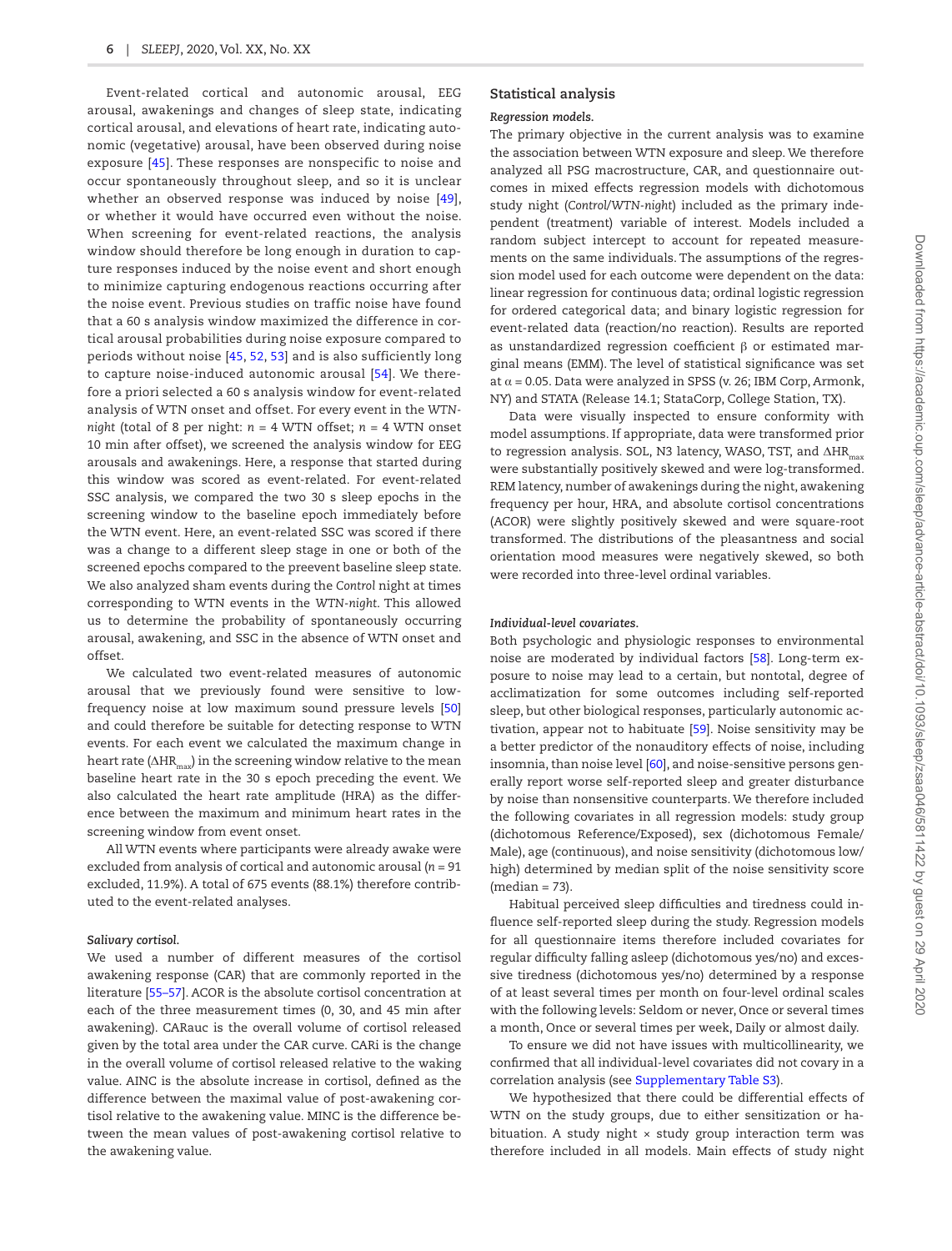or study group were interpreted only if the interaction was not significant.

To minimize the risk of overfitting the questionnaire data regression models we employed likelihood ratio tests to define the best-fit adjusted models.

#### *Experimental- and sleep-level covariates.*

Models of event-related cortical and autonomic response included sleep stage at event onset (four-level categorical: REM/ N1/N2/N3), event type (dichotomous WTN offset/WTN offset, reflecting whether the event was a WTN offset at the start of the 10 min quiet period or WTN offset at the end of the 10 min quiet period), and event number (ordinal 1–8, reflecting the order of each of the repeated discrete events within the night from first to eighth) as covariates. Changes of sleep stage would be expected to have corresponding changes in cardiac activity [\[49\]](#page-12-32), therefore an SSC variable (dichotomous yes/no) was included as a covariate in models of autonomic activation.

In the model for ACOR, measurement time (0, 30, and 45 min after awakening) was included as an ordinal covariate.

#### *Within-night analysis of WTN character.*

Within-night analysis was performed to examine effects of AM depth and window filter. The following sleep data were calculated for each of the 2-h sound character periods in the *WTNnight*: sleep time (minutes), amount of each sleep stage during the sound character period as a proportion of time asleep in the sound character period (%), arousal index, awakening index, sleep fragmentation index, and SSC index. Data were analyzed in mixed effects regression models with a random subject intercept, as for all other analyses described above, with the following differences. The models included Window (dichotomous Closed/Ajar) and AM depth (dichotomous low/high) as the treatment variables of interest. Because of the rather limited sample size (*n* = 48 participants with PSG data), to minimize the risk of overfitting we aimed to limit the number of variables in each model. Candidate variables to include were the covariates included in analysis of sleep macrostructure (study group, sex, noise sensitivity, and age) and the window × AM interaction. The presentation number of the sound character period (ordinal: 1, 2, 3, 4) was also considered as a candidate variable, since sleep structure changes over the course of the night. The final choice of covariates was via a purposeful stepwise selection procedure described fully in [Supplementary Methods.](http://academic.oup.com/sleep/article-lookup/doi/10.1093/sleep/zsaa046#supplementary-data)

## Results

## **Polysomnography**

Due to a technical failure, PSG data from a single night were missing for two women from the *Reference* group. We therefore collected PSG data from both the *Control* and the *WTNnight* from 24 participants in each study group for analysis (complete data for both nights from *n* = 48 participants). On 11 subject nights (11.5%), participants were already asleep at the scheduled lights-out period, and data from these instances are not included in analysis of SOL, N3 latency, or REM latency. We did not find evidence that SOL, N3 latency, or REM latency were affected by habitual sleep time at home (see [Supplementary Results](http://academic.oup.com/sleep/article-lookup/doi/10.1093/sleep/zsaa046#supplementary-data)).

#### *Sleep macrostructure.*

Means and standard errors for whole-night data are given in Table 3. Results of the regression model for each variable are given in [Supplementary Table S4](http://academic.oup.com/sleep/article-lookup/doi/10.1093/sleep/zsaa046#supplementary-data). There were no significant interactions between study night and study group for any outcomes except N3%. For this single outcome, the significant interaction indicates that there was a differential relationship between N3% and study night for the *Reference* group compared to the *Exposed* group ([Supplementary Figure S1\)](http://academic.oup.com/sleep/article-lookup/doi/10.1093/sleep/zsaa046#supplementary-data).

There were significant main effects of *study night* (i.e. WTN exposure) on the latency and absolute and proportional amount of REM sleep. There was EMM = 11.1 min less REM time in the *WTNnight* than in the *Control*, which largely accounts for the longer REM latency of EMM = +16.8 min in the same night. The lower REM time in the *WTN-night* corresponds to EMM = 2.2% less time in REM sleep over the full sleep duration. Accordingly, there was a 2.2% greater time in non-REM sleep, distributed throughout N1, N2, and N3 sleep rather than a single sleep stage. There were no significant differences between the *WTN* and *Control* night for sleep onset, sleep duration, or indicators of sleep fragmentation or sleep continuity. The total time in each of the non-REM sleep stages did not differ between the *WTN* and the *Control* nights.

Individuals in the *Exposed* group had EMM = 6.8 min longer maximum continuous N3 duration than the *Reference* group (*p* = 0.037). High noise sensitivity individuals had a lower TST than the low sensitivity group (log-transformed,  $β = -0.024$ ).

#### *Sound character.*

Results from the final regression models for the sound character period are presented in [Table 4](#page-7-1). There was a lower percentage of N2 sleep during periods of WTN with high AM than periods with low AM, with no significant (interaction or main effect) influence of window [\(Figure 2,](#page-8-0) right pane). There was a significant interaction between window and AM for awakening frequency and REM sleep. When the window was closed, there was a higher awakening frequency during high AM periods than in low AM periods, and the relationship was in the opposite direction when the window was ajar ([Figure 2,](#page-8-0) left pane). The same pattern was found for REM sleep ([Figure 2](#page-8-0), center pane). There were no significant effects of WTN sound character on sleep time, N1%, N3%, REM%, SSC frequency, or arousal frequency.

#### *Event-related reactions.*

Results of the regression models for event-related response to WTN onset and offset are given in [Table 5.](#page-8-1) There was insufficient power to analyze event-related awakenings (*n* = 16 eventrelated awakenings across all events and participants), thus awakenings are not reported. There were no significant interactions between study night and study group for any of the outcomes. There was no main effect of study night on event-related cortical or autonomic arousal. There were no effects of study group, noise sensitivity, age, or sex for any cortical or autonomic arousal measures.

## **Cortisol awakening response**

There was no significant study group × study night interaction for any CAR measures ([Supplementary Table S5\)](http://academic.oup.com/sleep/article-lookup/doi/10.1093/sleep/zsaa046#supplementary-data). There were no significant main effects of study night or study group for any measures of CAR ([Supplementary Figure S2](http://academic.oup.com/sleep/article-lookup/doi/10.1093/sleep/zsaa046#supplementary-data) and [Table S5](http://academic.oup.com/sleep/article-lookup/doi/10.1093/sleep/zsaa046#supplementary-data)).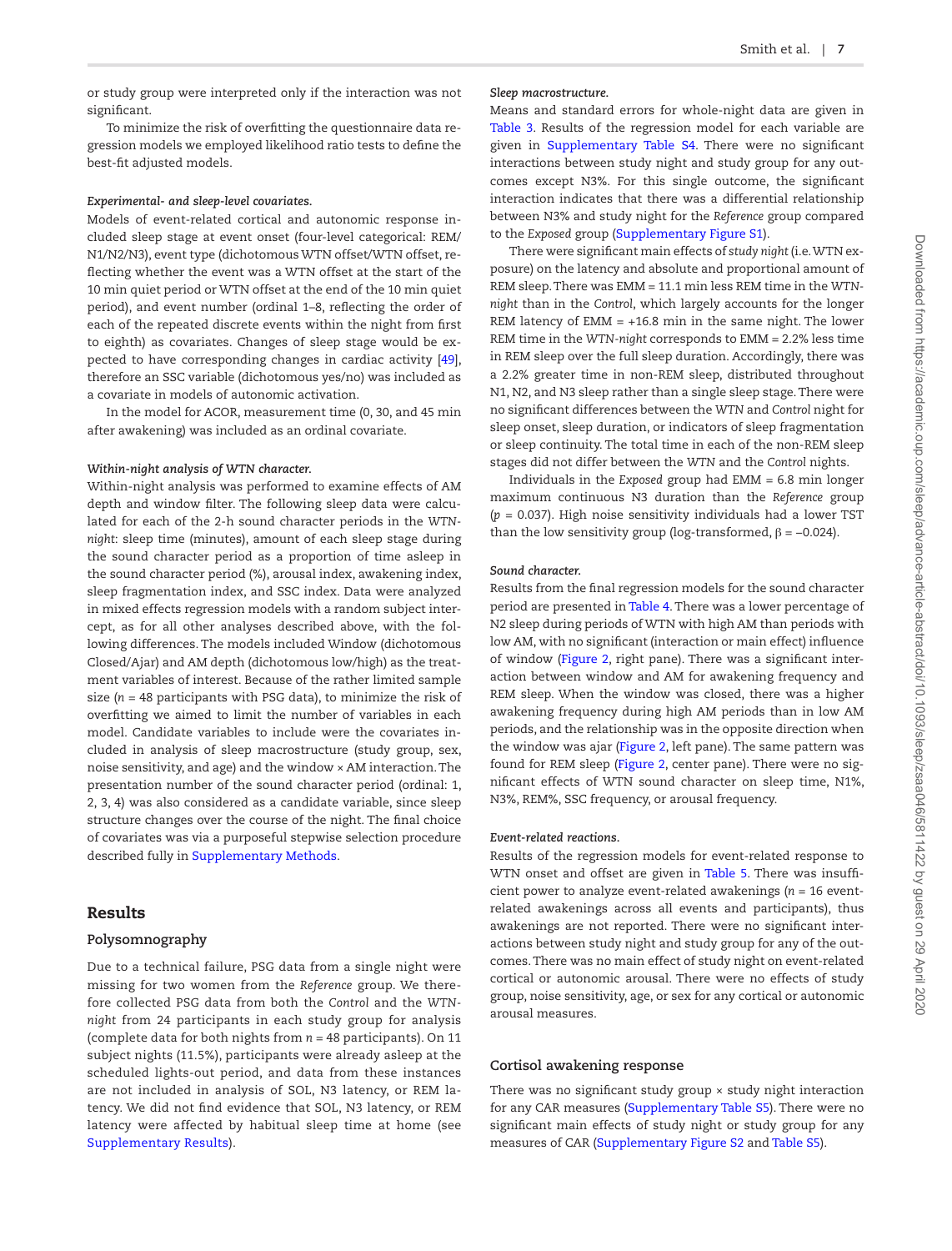#### <span id="page-7-0"></span>**Table 3.** Whole-Night Polysomnography Data, Presented as Mean and *SE*

|                     |                                        | Participants in<br>analysis $(n)$ |                 | Control |           | WTN-night |           | Night $\times$ group |
|---------------------|----------------------------------------|-----------------------------------|-----------------|---------|-----------|-----------|-----------|----------------------|
| Variable category   | Variable                               | Control                           | WTN-night       | Mean    | <b>SE</b> | Mean      | <b>SE</b> | p-value              |
| Sleep times         | TIB (min)                              | 48                                | 48              | 479.8   | 0.16      | 478.2     | 1.77      | 0.354                |
|                     | TST (min)                              | 48                                | 48              | 415.6   | 5.51      | 402.9     | 8.55      | 0.543                |
|                     | Sleep period time (min)                | 48                                | 48              | 448.0   | 4.03      | 438.6     | 5.25      | 0.179                |
|                     | Sleep efficiency (%)                   | 48                                | 48              | 86.6    | 1.15      | 84.2      | 1.74      | 0.483                |
|                     | Sleep onset latency (min)              | 42+                               | 43 <sup>‡</sup> | 21.3    | 3.48      | 25.3      | 3.68      | 0.165                |
|                     | REM latency (min)*                     | 42+                               | 43 <sup>‡</sup> | 79.1    | 7.51      | 94.6      | 8.13      | 0.594                |
|                     | N3 latency (min)                       | 42 <sub>†</sub>                   | 43 <sup>‡</sup> | 31.0    | 4.52      | 34.8      | 6.00      | 0.136                |
|                     | WASO (min)                             | 48                                | 48              | 45.2    | 5.28      | 52.3      | 7.51      | 0.500                |
| Sleep architecture  | $N1$ (min)                             | 48                                | 48              | 61.1    | 3.08      | 59.4      | 3.25      | 0.392                |
|                     | $N2$ (min)                             | 48                                | 48              | 187.1   | 5.33      | 186.7     | 6.27      | 0.082                |
|                     | $N3$ (min)                             | 48                                | 48              | 81.9    | 3.20      | 81.2      | 3.73      | 0.062                |
|                     | $REM (min)*$                           | 48                                | 48              | 85.6    | 3.57      | 75.5      | 3.23      | 0.607                |
|                     | NREM (min)                             | 48                                | 48              | 330.1   | 5.43      | 327.4     | 7.44      | 0.232                |
|                     | N1 (% of TST)                          | 48                                | 48              | 14.9    | 0.83      | 15.1      | 0.85      | 0.476                |
|                     | N2 (% of TST)                          | 48                                | 48              | 44.8    | 1.01      | 46.0      | 1.01      | 0.083                |
|                     | N <sub>3</sub> (% of TST)              | 48                                | 48              | 19.7    | 0.73      | 20.1      | 0.96      | 0.034                |
|                     | REM (% of TST)*                        | 48                                | 48              | 20.6    | 0.81      | 18.8      | 0.76      | 0.354                |
|                     | NREM (% of TST)*                       | 48                                | 48              | 79.4    | 0.81      | 81.2      | 0.76      | 0.354                |
| Sleep fragmentation | Arousals (n)                           | 48                                | 48              | 86.2    | 5.70      | 82.4      | 6.37      | 0.283                |
|                     | Arousal index $(n/h)$                  | 48                                | 48              | 12.5    | 0.85      | 12.3      | 0.91      | 0.268                |
|                     | Awakenings (n)                         | 48                                | 48              | 11.4    | 1.08      | 11.5      | 1.16      | 0.207                |
|                     | Awakening index (n/h)                  | 48                                | 48              | 1.7     | 0.16      | 1.7       | 0.18      | 0.288                |
|                     | Combined arousals $+$ awakenings $(n)$ | 48                                | 48              | 97.5    | 6.05      | 93.9      | 6.47      | 0.230                |
|                     | Sleep fragmentation index $(n/h)$      | 48                                | 48              | 14.2    | 0.92      | 14.1      | 0.93      | 0.230                |
|                     | SSCs (n)                               | 48                                | 48              | 146.5   | 6.12      | 143.5     | 5.70      | 0.079                |
|                     | SSC index $(n/h)$                      | 48                                | 48              | 21.4    | 0.99      | 21.8      | 0.90      | 0.196                |
| Sleep continuity    | First awakening (min)                  | 48                                | 48              | 21.6    | 2.37      | 15.2      | 4.01      | 0.540                |
|                     | Final awakening (min)                  | 48                                | 48              | 466.6   | 4.59      | 461.2     | 3.65      | 0.595                |
|                     | Max uninterrupted time in W (min)      | 48                                | 48              | 29.1    | 3.62      | 31.8      | 3.99      | 0.435                |
|                     | Max uninterrupted time in REM (min)    | 48                                | 48              | 16.2    | 1.35      | 14.0      | 0.95      | 0.590                |
|                     | Max uninterrupted time in N1 (min)     | 48                                | 48              | 4.9     | 0.24      | 4.5       | 0.26      | 0.839                |
|                     | Max uninterrupted time in N2 (min)     | 48                                | 48              | 23.4    | 0.95      | 24.0      | 1.25      | 0.419                |
|                     | Max uninterrupted time in N3 (min)     | 48                                | 48              | 28.0    | 1.61      | 28.0      | 1.86      | 0.974                |

Statistically significant (*p* < 0.05) effects of study night are indicated with \* and bold typeface.

†Six participant nights (five in Exposed group, one in Reference group) excluded due to participants already sleeping at 23:00.

‡Five participant nights (four in Exposed group, one in Reference group) excluded due to participants already sleeping at 23:00.

<span id="page-7-1"></span>

| Table 4. P-Values from Multilevel Mixed Effects Regression Models for Effect of Sound Character Period on PSG Data |  |
|--------------------------------------------------------------------------------------------------------------------|--|
|--------------------------------------------------------------------------------------------------------------------|--|

|                  | Type III effect p-values |        |          |             |       |                          |       |               |  |  |  |  |
|------------------|--------------------------|--------|----------|-------------|-------|--------------------------|-------|---------------|--|--|--|--|
| Outcome          | Window $\times$ AM       | Window | AM depth | Study group | Sex   | Noise sensitivity        | Age   | Period number |  |  |  |  |
| Sleep time (min) | -                        | 0.097  | 0.164    | 0.187       | 0.035 |                          |       | < 0.001       |  |  |  |  |
| N <sub>1</sub> % |                          | 0.865  | 0.538    | 0.029       | 0.022 |                          |       | 0.044         |  |  |  |  |
| N2%              |                          | 0.202  | 0.007    | 0.017       |       |                          | —     | 0.179         |  |  |  |  |
| N3%              |                          | 0.413  | 0.131    |             |       |                          |       | < 0.001       |  |  |  |  |
| REM%             | 0.047                    | 0.412  | 0.305    |             | 0.010 | 0.420                    |       | < 0.001       |  |  |  |  |
| SSC index        | –                        | 0.815  | 0.781    | 0.305       | 0.019 | $\overline{\phantom{0}}$ | –     | 0.153         |  |  |  |  |
| Awakening index  | 0.002                    | 0.969  | 0.858    |             | 0.107 |                          | 0.203 |               |  |  |  |  |
| Arousal index    | --                       | 0.743  | 0.772    |             | 0.072 |                          |       | 0.093         |  |  |  |  |

Data for all outcomes obtained from 48 participants. Statistically significant (<0.05) *p*-values are highlighted with bold typeface. Empty cells indicate that the covariate or interaction was not statistically significant and did not contribute to the model and was therefore not included.

## **Self-reported sleep**

Results of the regression models for the questionnaire data are presented in [Table 6.](#page-9-0) Unadjusted means for the *Control* and *WTN-night*, stratified and unstratified by study group, are given in [Supplementary Figure S3](http://academic.oup.com/sleep/article-lookup/doi/10.1093/sleep/zsaa046#supplementary-data). There were no significant interactions between study night and study group. Compared to the morning after the *Control* night, the participants reported lower sleep quality in mornings after the *WTN-night*, as well as increased tiredness, increased irritation, greater difficulty falling back to sleep following awakenings, increased difficulty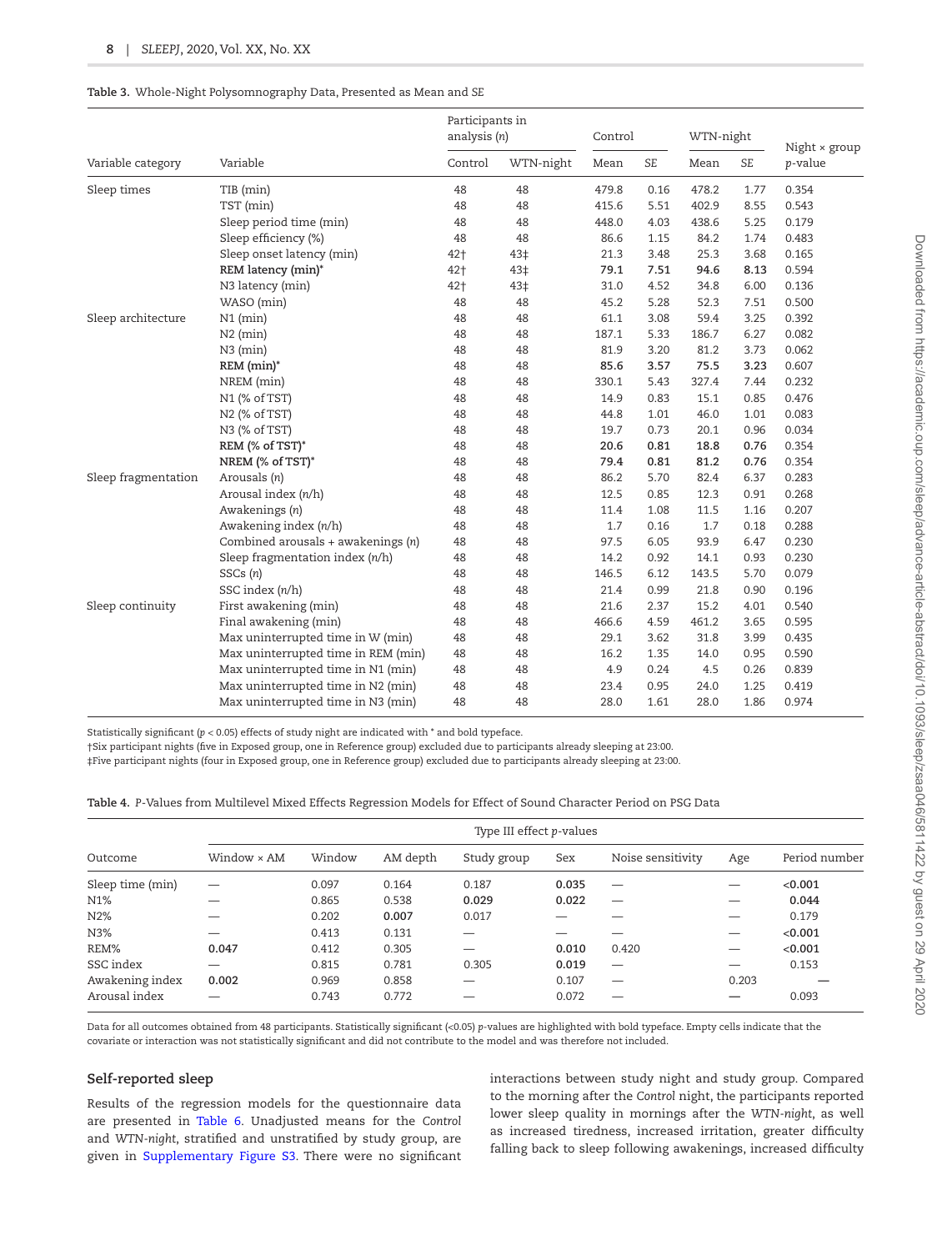

<span id="page-8-0"></span>Figure 2. Left pane: Interaction between AM depth and window filter for awakening frequency. The Window × AM interaction was significant (*p* = 0.002). Center pane: Interaction between AM depth and window filter for proportion of REM sleep. The Window × AM interaction was significant (*p* = 0.047). Right pane: Interaction between AM depth and window filter for N2 sleep. The Window × AM interaction was not statistically significant,  $p = 0.777$ . There was a significantly lower proportion of N2 sleep during High AM WTN periods than Low AM WTN periods (*p* = 0.011). All data shown are estimated marginal means from the mixed regression model, adjusted for covariates included in the model ([Table 4](#page-7-1)). Error bars indicate 95% confidence intervals.

<span id="page-8-1"></span>

|  |  |  |  |  |  | Table 5. Results of Regression Models for Event-Related Cortical and Autonomic Arousal |
|--|--|--|--|--|--|----------------------------------------------------------------------------------------|
|--|--|--|--|--|--|----------------------------------------------------------------------------------------|

|                     |                           | Study night |       | Study group |       | Event type |       | Ď     |                             |       |             |                 |         |
|---------------------|---------------------------|-------------|-------|-------------|-------|------------|-------|-------|-----------------------------|-------|-------------|-----------------|---------|
| Outcome             | Night $\times$<br>group p | $\beta^*$   |       | $\beta^*$   | p     | $\beta^*$  | p     | Sex   | <b>Noise</b><br>sensitivity | Age   | Sleep stage | Event<br>number | SSC     |
| EEG arousals        | 0.517                     | 0.106       | 0.243 | 0.201       | 0.148 | $-0.412$   | 0.669 | 0.148 | 0.882                       | 0.390 | < 0.001     | 0.275           |         |
| SSCs                | 0.443                     | 0.050       | 0.292 | $-0.323$    | 0.326 | $-2.574$   | 0.043 | 0.101 | 0.104                       | 0.073 | < 0.001     | 0.301           |         |
| HRA+                | 0.903                     | 0.094       | 0.317 | $-0.212$    | 0.344 | 0.211      | 0.577 | 0.402 | 0.432                       | 0.426 | 0.002       | 0.262           | < 0.001 |
| $\Delta HR_{max}$ † | 0.857                     | 0.044       | 0.090 | $-0.036$    | 0.488 | $-0.126$   | 0.234 | 0.389 | 0.767                       | 0.756 | 0.004       | 0.360           | < 0.001 |

Statistically significant effects on variables of interest are highlighted in bold typeface.

SSC, sleep stage change; HRA, heart rate amplitude; ΔHR<sub>max</sub>, maximum change in heart rate compared to pre-event baseline.

\*Reference categories (β = 0): *Control* night; *Reference* group; WTN offset.

†HRA was square-root transformed and ΔHR<sub>max</sub> was log-transformed before analysis.

sleeping, sleeping worse than usual, waking more frequently, and lower pleasantness. For the five measures of noise-induced sleep disturbance, sleep was significantly more disturbed during the *WTN-night*. There were no effects of WTN on morning tension, perceived sleep depth, or social orientation.

The *Exposed* study group gave a more negative rating of sleep quality, tiredness, and sleeping worse than usual compared to the *Reference* group in both the *Control* and *WTN-night*. They also reported higher noise-induced sleep disturbance overall, in both the *Control* and *WTN-night* compared to the *Reference* group.

## Discussion

We performed an investigation of physiologic sleep and WTN in a controlled environment. The effects of WTN on sleep were limited to a longer REM sleep latency and less REM sleep in nights with WTN. Self-reported sleep was adversely affected by WTN, with the responses in 14 of 17 questionnaire items indicating worse sleep quality and less restorative sleep compared to the quiet control night. No effects of WTN were observed for other measures of physiologic sleep architecture, event-related autonomic response or cortical arousal or awakening, or in the CAR. With regard to the sound character of WTN, there was less N2 sleep during high AM and an interaction between AM depth and window filter on awakening frequency. This suggests that AM could be a particularly sleep-disrupting characteristic of WTN, although the most deleterious effect, i.e. awakenings, was dependent on the WTN spectrum.

Only one previous study has aimed to examine the effect of measured (rather than estimated) WTN on physiologic sleep [\[32](#page-12-15)]. Those authors found no differences among 16 participants for nocturnal indoor noise levels before (36.6 dB  $L_{\text{AEq,time in bed}}$ ) and after (36.5 dB *L*<sub>AEq,time in bed</sub>) wind turbine operation, and no differences in objective sleep before and after turbine operation. However, average noise level alone is not an adequate predictor of response to WTN and does not necessarily capture possible influences of frequency spectrum and AM. To our knowledge, the present study therefore represents the first effort to establish a causal link between real-time measurements of WTN exposure and physiologic impacts on sleep. In terms of overall sleep architecture, significant effects were found only for the impact of WTN on REM sleep. Effects of noise on REM sleep are not specific to wind turbines. For instance, it was recently reported that nights with rather low levels (35–45 dB *L*<sub>AEq,indoor,night)</sub> of ground-borne low-frequency noise from railway tunnels led to a reduction in total REM time of around 5–7 min compared to a quiet control night [\[50](#page-12-33)]. Longer REM latencies have been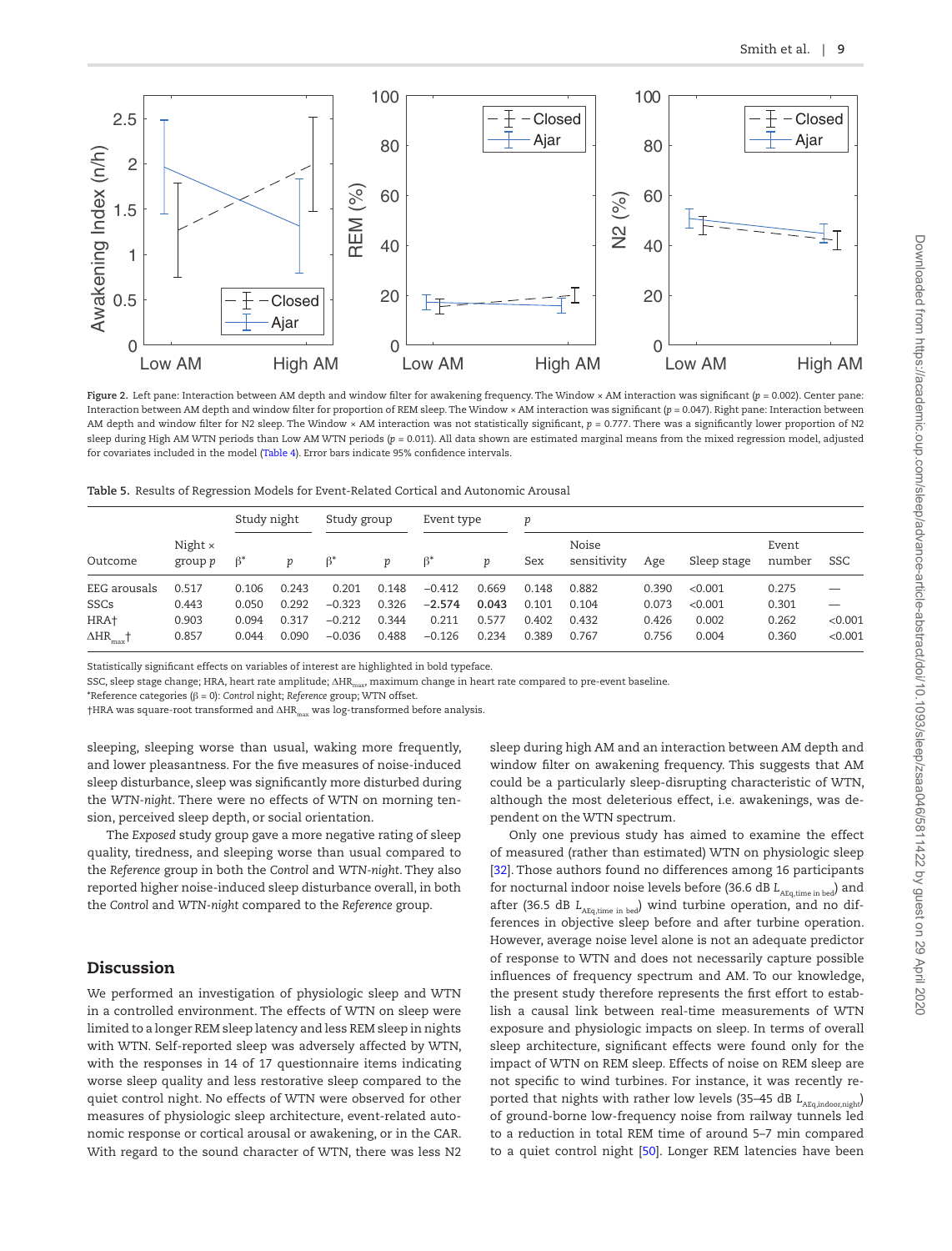|                                                                 | Participants in<br>analysis $(n)$ |      | Study night (WTN<br>exposure)+ |                  | Study<br>group‡    |                          |                             | Sex <sup>*</sup> |        | Sensitivity♣ at home◆ |        | Sleep<br>difficulties |                    | Tiredness at<br>home♥ |        |
|-----------------------------------------------------------------|-----------------------------------|------|--------------------------------|------------------|--------------------|--------------------------|-----------------------------|------------------|--------|-----------------------|--------|-----------------------|--------------------|-----------------------|--------|
| Variable                                                        | Control night                     | WTN- | $\beta$                        | $\boldsymbol{p}$ | 95% CI             | β                        | p                           | β                | p      | β                     | p      | β                     | p                  | $\beta$               | p      |
| Sleep quality $(0-10)^*$                                        | 50                                | 50   | 2.25                           | < 0.001          | $1.17 - 3.33$      | 1.60                     | < 0.01                      | 0.81             | n.s.   |                       |        | 0.94                  | n.s.               | $-0.14$               | n.s.   |
| Sleep quality (5-point<br>semantic)*                            | 50                                | 50   | 2.04                           | < 0.001          | $0.97 - 3.10$      | 1.72                     | < 0.001                     | 0.76             | n.s.   | 0.31                  | n.s.   | 1.89                  | < 0.001            |                       |        |
| Tired-Rested (0-10)*                                            | 50                                | 50   | 1.13                           | < 0.01           | $0.28 - 1.98$      | 1.45                     | < 0.01                      |                  |        |                       |        | 1.26                  | < 0.05             |                       |        |
| Tense-Relaxed (0-10)*                                           | 50                                | 50   | 0.68                           | n.s.             | $-0.11 - 1.48$     |                          |                             |                  |        |                       |        |                       |                    |                       |        |
| Irritated-Happy (0-10)*                                         | 50                                | 50   | 1.49                           | < 0.01           | $0.54 - 2.43$      | $\overline{\phantom{a}}$ |                             |                  |        | 0.17                  | n.s.   | 1.29                  | < 0.05             | 1.33                  | < 0.05 |
| Hard to sleep following<br>awakenings? (no/yes)                 | 47                                | 47   | 1.34                           | < 0.05           | $0.09 - 2.59$      |                          |                             |                  |        |                       |        | 1.54                  | n.s.               |                       |        |
| Easy-Difficult to<br>sleep (0-10)                               | 50                                | 50   | 0.89                           | < 0.05           | $0.13 - 1.65$      | 0.76                     | n.s.                        |                  |        |                       |        | 1.26                  | < 0.01             |                       |        |
| Slept better-Worse than<br>usual $(0-10)$                       | 50                                | 49   | 1.84                           | < 0.001          | $0.84 - 2.83$      | 1.65                     | < 0.01                      |                  |        |                       |        |                       |                    | $-0.56$               | n.s.   |
| Deep-Light sleep<br>$(0 - 10)$                                  | 49                                | 50   | 0.72                           | n.s.             | $-0.9 - 1.52$      |                          |                             | 0.84             | < 0.05 | 0.79                  | n.s.   |                       | $1.41 \le 0.001$ – |                       |        |
| Never woke-woke a lot<br>$(0 - 10)$                             | 50                                | 50   | 1.18                           | < 0.01           | $0.37 - 2.00$      |                          |                             |                  |        |                       |        | 1.56                  | < 0.001            |                       |        |
| Sleep disturbance by<br>WTN (0-10)                              | 50                                | 50   | 3.57                           | < 0.001          | $2.43 - 4.72$ 2.11 |                          | < 0.001                     |                  |        |                       |        |                       |                    |                       |        |
| WTN impaired sleep<br>quality<br>(5-point semantic)             | 49                                | 50   | 5.49                           | < 0.001          | $3.11 - 7.88$      |                          | $4.12 \le 0.001 \quad 1.24$ |                  | n.s.   |                       |        | 2.05                  | < 0.05             | $-0.93$               | n.s.   |
| WTN caused awakenings<br>(5-point semantic)                     | 49                                | 50   | 4.15                           | < 0.001          | $2.37 - 5.95$      | 2.52                     | $<$ 0.001                   | 0.94             | n.s.   |                       |        | 1.19                  | n.s.               | $-0.81$               | n.s.   |
| WTN making it hard to<br>fall back asleep<br>(5-point semantic) | 49                                | 49   | 3.94                           | < 0.001          | $2.32 - 5.56$      | 2.08                     | < 0.01                      | 1.45             | < 0.05 |                       |        | 1.11                  | n.s.               |                       |        |
| WTN cause tiredness in<br>morning                               | 49                                | 49   | 3.03                           | < 0.001          | 1.70-4.36          | 2.16                     | < 0.001                     | 0.88             | n.s.   | 1.18                  | < 0.05 |                       | $1.32 \le 0.05$    | $-0.64$               | n.s.   |
| (5-point semantic)<br>Mood: Pleasantness<br>$(1-4)^*$           | 49                                | 47   | 1.00                           | < 0.05           | $0.08 - 1.92$      | 0.66                     | n.s.                        |                  |        | 1.71                  | < 0.01 |                       |                    | 0.99                  | n.s.   |
| Mood: Social orientation<br>$(1-4)^*$ $\Box$                    | 49                                | 47   | 0.98                           | n.s.             | $-0.08 - 2.01$     | 1.51                     | n.s.                        |                  |        | 2.2                   | < 0.01 |                       |                    |                       |        |

<span id="page-9-0"></span>

| Table 6. Best-Fit Adjusted Regression Models for Self-Reported Sleep Outcomes |  |  |
|-------------------------------------------------------------------------------|--|--|
|-------------------------------------------------------------------------------|--|--|

β, regression beta coefficient; 95% CI, 95% confidence interval; n.s., not statistically significant.

Empty cells indicate the measure was both nonsignificant and did not contribute to the final model and was hence omitted from the model.

\*Response scale inverted for analysis.

♪Converted from continuous data to categories with the following cutoff points: <2.8; ≥2.8 and <3.5; ≥3.5.

♫Converted from continuous data to categories with the following cutoff points: <3.0; ≥3.0 and <4.0; ≥4.0.

Reference categories as follows: †, WTN-free *Control* night; ‡, *Reference* group; ♠, Women; ♣, Low sensitivity to noise; ♦, No sleep difficulties; ♥, No excessive tiredness.

observed during nights with road or rail traffic noise [[61](#page-13-3), [62\]](#page-13-4), although other studies have found shorter REM latencies or no effect [[63](#page-13-5), [64](#page-13-6)]. The precise function(s) of REM sleep remains controversial, but it may be important for cognition, consolidation of procedural and declarative memories, and synaptic pruning and strengthening [65–67]. Furthermore, a reduced percentage of REM sleep and increased REM latency have been associated with an increased incidence of dementia, but the direction of this association (i.e. which is the cause and which is the effect) and underlying mechanisms are unclear [[68](#page-13-7)].

Except for the effects on REM sleep, no other measured sleep macrostructure parameter was significantly affected by WTN. However, the 32 dB noise level in the WTN nights is low relative to other environmental noise pollutants and corresponds to levels that have been used as "quiet" or "control" nights in some previous investigations of noise and sleep [[69](#page-13-8), [70](#page-13-9)]. The effects of noise from other sources (air, road, and rail traffic) at comparable levels to the WTN nights in the current study have accordingly found no effects on sleep macrostructure [[50,](#page-12-33) [63,](#page-13-5) [71\]](#page-13-10).

There was a lower amount of N2 sleep during high AM WTN than periods with low AM, potentially indicating a sleepdisrupting effect of AM that would to our knowledge be a novel result. AM of WTN is a rhythmic variation in the sound pressure level corresponding to the rotational speed of the turbine blades, which can contribute to self-reported annoyance by WTN [\[72\]](#page-13-11). Humans continue to evaluate and react to the acoustic environment during sleep [\[73\]](#page-13-12) and may therefore respond to the stronger "pulsing" sensation of high AM, more readily than the low AM WTN where the rhythmic fluctuations in level were less pronounced. However, there was mixed support for this hypothesis in the finding of differential effects of AM on awakenings and REM sleep depending upon the window filter. One the one hand, when the window was closed, and therefore had less acoustical energy above 200 Hz compared to when it was ajar,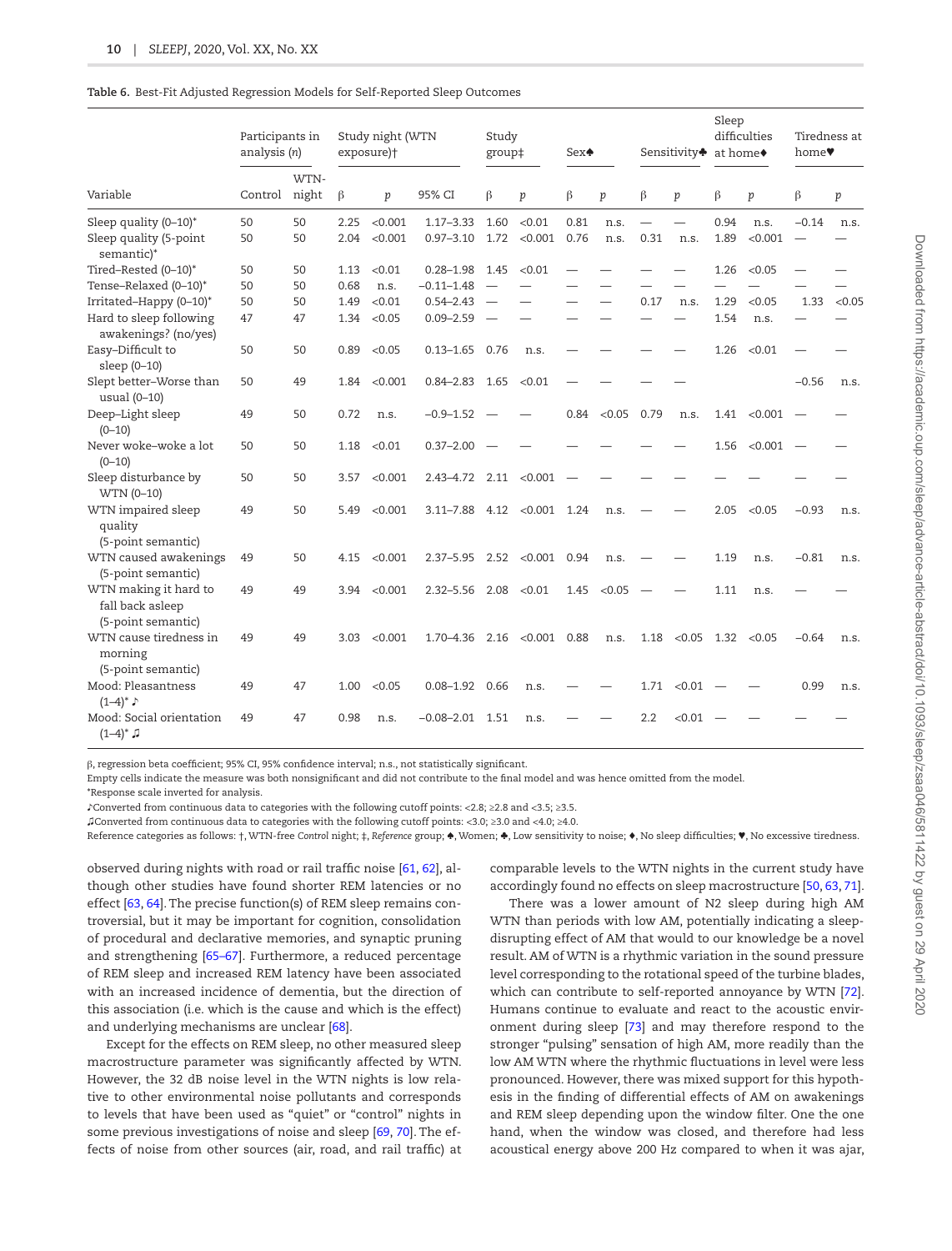the higher awakening index during periods of high AM supports a sleep fragmenting role of AM. On the other hand, when the window was ajar and therefore there was more energy above 200 Hz, the awakening index was higher during periods of low AM, suggesting that a more continuous, less time-varying sound pressure level was more disruptive to sleep when WTN was not as "low," "deep," or "boomy" in character.

Comparison of study groups living both close to and apart from wind turbines generally revealed no differences in measures of overall sleep macrostructure or sleep structure across different WTN scenarios, morning cortisol concentrations, or cortical reaction probability or autonomic activation following WTN onset and offset events. On the one hand, this does not provide support for a hypothesis that chronic exposure to WTN leads to physiologic sensitization, otherwise a greater response would be expected among the *Exposed* individuals during the *WTN-night*. On the other hand, where effects of WTN were observed in the PSG data, they were independent of study group, suggesting that neither does physiologic habituation (as opposed to sensitization) to WTN occur for the outcomes assessed here. Habituation to chronic noise exposure, at least partially, was seen for railway noise by Tassi et al. [[74,](#page-13-13) [75\]](#page-13-14), who found that autonomic response to nocturnal railway noise persists among individuals who have lived near railway lines for more than 10 years. However, some habituation did occur and the autonomic response was lower than in individuals who were not habitually exposed to railway noise. Although effects of railway noise may not be directly comparable to WTN, due to differences in intermittency, spectral content, time course, and the influence of meteorological conditions, it is possible that if habituation or sensitization to WTN does occur, the *Exposed* group may not have been exposed to WTN for a long enough period for these processes to fully develop. The *Exposed* group had lived in their current homes for an average of 20 years, but we do not know when the wind turbines became operational, and so do not know how long they were potentially exposed to WTN. Since we did not perform noise measurements or calculations at the dwellings, it is also possible that the *Exposed* group was not chronically exposed to WTN at levels high enough in level to trigger the development of habituation or sensitization. Furthermore, the impact of noise on sleep varies widely between individuals, with interindividual differences reported to account for around 50% of the variance in physiologic arousal and awakening to noise [[76](#page-13-15)]. It is therefore possible that the most affected individuals, i.e. those whose sleep may be objectively disrupted by WTN at home, were not recruited into the study, perhaps because they were either unwilling to take part in a study where they knew there would be WTN, were underrepresented in the sampled population, or had moved away from the area to avoid the noise.

Physiologic effects of WTN were not found for the majority of sleep measures, which implies that nocturnal WTN may not be of major public health relevance. On the other hand, the self-reported data give indications of poorer sleep quality and restoration, which may contribute to a risk for long-term health effects in ways not captured by PSG. While PSG remains the "gold standard" of sleep research, it is limited by the fact that according to the current guidelines [[40\]](#page-12-23), sleep scoring is performed in discrete 30-s epochs, with the EEG activity in the majority of the epoch determining the sleep stage scored. Any epoch can therefore include EEG activity from a sleep stage different from the scored stage, providing such activity occupies less than 15 s of the epoch. As such, classical sleep scoring may not capture short duration, yet potentially biologically relevant, noise-induced changes of sleep. It was recently reported that autonomic arousals during sleep were longer when there was highly intermittent nighttime railway noise, and there was a correlation between cumulative autonomic arousal in nights with highly intermittent road traffic noise and next-day evening cortisol, yet there were no differences in PSG-measured sleep macrostructure [\[77](#page-13-16)]. In future investigations of WTN, it would be advantageous to analyze other measures of the sleep EEG which may be sensitive to disruption by noise and which may include power spectral density [\[78\]](#page-13-17), cyclic alternating pattern [\[79](#page-13-18)], and continuous measures of sleep depth and stability such as the odds ratio product [[80](#page-13-19)]. The reasons for lack of physiological effects of WTN in the present study could also relate to the rather continuous nature of the noise exposure, with only four short quiet periods during the *WTN-night*. In reality, WTN in the bedroom would likely be more intermittent, changing with meteorological conditions such as temperature and wind direction. Some authors have found intermittency effects of noise, for instance nocturnal traffic noise with a moderately intermittent exposure pattern may be of higher importance for causing autonomic response, and consequently the development of cardiovascular disease, than continuous or highly intermittent noise [\[81](#page-13-20), [82\]](#page-13-21). Further work investigating the intermittency of WTN on sleep-related outcomes would be valuable in informing a potential link between WTN and adverse short- and long-term effects. Finally, the lack of observed effects of WTN could result from type II error. Although 50 participants is a somewhat large sample size for a sleep study of this type compared to previous PSG studies on the effects of noise, only medium or large effect sizes are likely to reach statistical significance. Any effects of WTN on sleep may therefore be too small to detect in our current sample.

Self-reported sleep disturbance by noise is per se recognized by the WHO as a health concern [[3\]](#page-11-2). There were clear negative effects of WTN on self-reported sleep, agreeing with results from some cross-sectional field studies [\[23,](#page-12-38) [24\]](#page-12-39), but in disagreement with others [\[26](#page-12-9), [27\]](#page-12-10). In line with a field study by Jalali et al. [\[32\]](#page-12-15), we found that regardless of the presence or absence of nocturnal WTN, self-reported sleep was worse among individuals living near wind turbines. A possible criterion for classification as a member of the *Exposed* group was annoyance by WTN at home, and consequently the majority of this *Exposed* group reported at least some annoyance at home by WTN. The higher self-reported seep disturbance among this group could offer some support to the hypothesis that annoyance by wind turbines may be a better predictor of sleep disturbance than noise level [\[26](#page-12-9)]. Nevertheless, self-reported data from the *Reference* group indicate that WTN itself has the potential to elicit at least some degree of disturbance, at least at the 45 dB *L*<sub>AEq,outdoor,night</sub> level used here.

## **Limitations**

It cannot be excluded that our study population is affected by self-selection bias, especially since the recruitment strategy for the *Exposed* group partially involved contacting individuals who had formally complained about wind turbines. In the *Exposed* group, only two individuals reported no degree of disturbance by WTN at home, although disturbance was one of the two criteria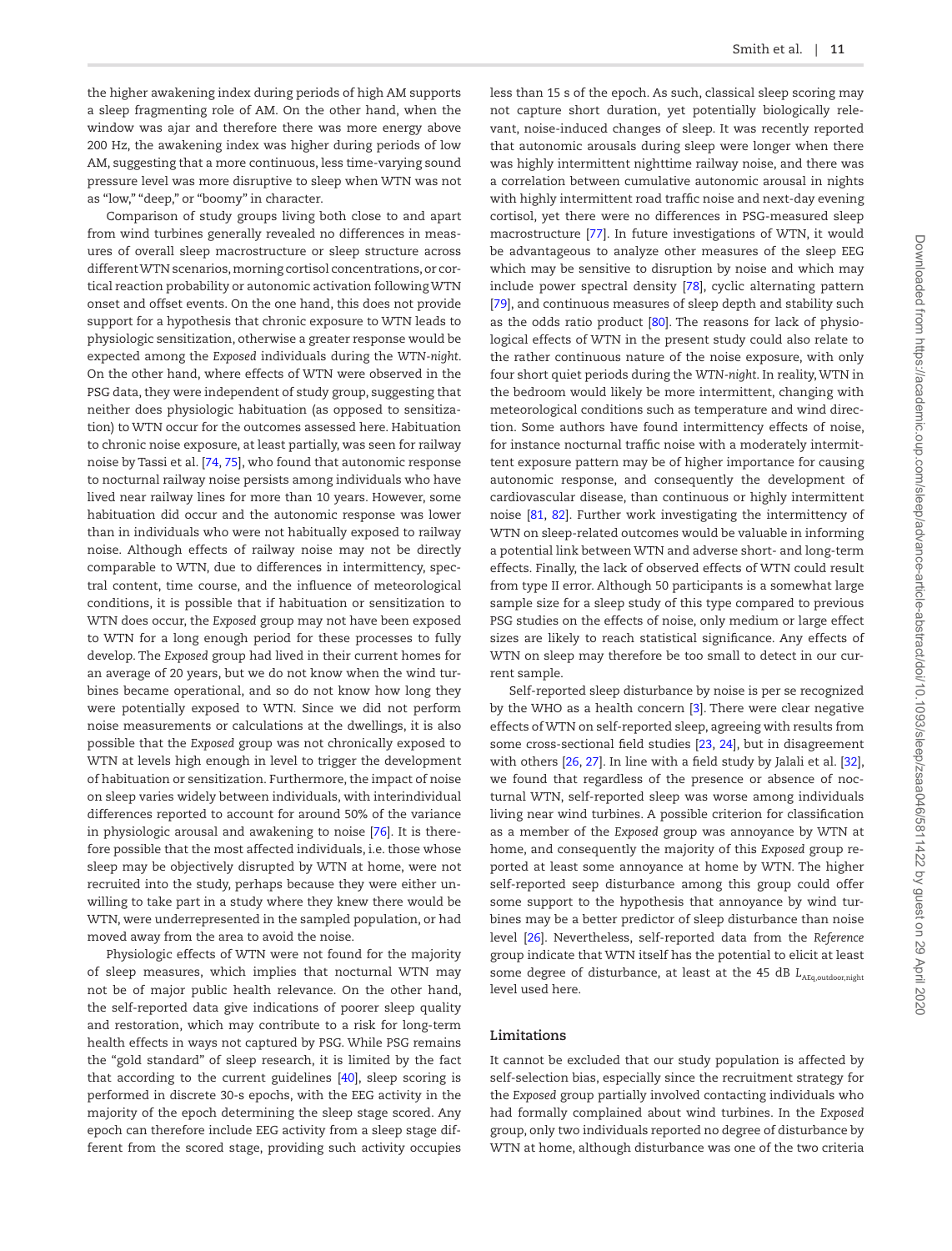for classification of a participant as *Exposed*. The *Exposed* group had a more negative attitude that the *Control* group toward wind turbines in general, which could be a consequence of disturbance at home. Disturbed individuals could conceivably be interested in the research questions of the WiTNES project, and therefore they might be more likely to participate than counterparts living near wind turbines who were not interested [[83](#page-13-22)].

Our efforts to maximize ecological validity by allowing participants to pursue their normal daytime routines with minimal interference are not without limitations. Firstly, any caffeine consumption late in the afternoon would likely have affected sleep, although this could reflect a habitual caffeine drinker's typical sleep at home. Secondly, we also did not exclude people who were using medication associated with potential side effects on sleep, although only three participants (6%) used any medication that would frequently be expected to affect sleep. Thirdly, we did not record participants' activity during the daytime prior to or during the study, or actively monitor the participants during sleep. Although they were instructed to go to bed at 23:00, this time was self-enforced, and some of them did not adhere to this bedtime schedule and were already asleep when the PSG recording began, and we do not know for how long. There may also have been nonadherence regarding napping, and without daytime activity data we cannot conclude that naps did not occur. Naps, if they did in fact occur, would be expected to dissipate sleep pressure, which may have affected the nighttime PSG. We also relied on self-reported habitual sleep times, and so cannot exclude that the participants slept for short or longer durations in the nights prior to the study, which may have affected the representativeness of their sleep in the study period. The study was performed in a laboratory rather than in participants' own homes, which, despite our efforts to ensure that the ecological validity was high as possible, may have influenced the response. Some investigators have not found differences in response to noise in field and laboratory settings [[84](#page-13-23), [85](#page-13-24)], and results from previous studies in the same laboratory where we performed the WiTNES study have been comparable with results from field settings [\[39](#page-12-22), [86\]](#page-13-25). However, it has also previously been found that there can be a stronger response to noise in laboratories than in the field [[87\]](#page-13-26), which means our findings could potentially overestimate the effects of WTN on sleep.

A limitation of the study is that due to the nature of the exposure, i.e. WTN that the participants would perceive, it was not possible to blind the participants to the experimental conditions. We cannot exclude that this may have influenced the outcomes, particularly for the self-reported measures.

## Conclusions

A single night of WTN exposure shortened REM sleep. No effects of WTN on other measured physiologic outcomes could be detected, including autonomic activation, arousals, awakenings, salivary cortisol, SOL, sleep time, or deep sleep. Despite the low sound pressure level of 32 dB *L*<sub>AEq,indoor,night</sub>, the findings show that continuous environmental noise with AM may impact sleep. Self-reported sleep data support these results, with WTN exposure leading to lower sleep quality and restoration in the morning, which was true for populations who both were and were not habitually exposed to WTN. Future work should include several exposure nights rather than a single night and

further explore whether long-term exposure to these types of exposures may induce self-reported or objective habituation or sensitization.

## Supplementary Material

Supplementary material is available at *SLEEP* online.

## Acknowledgments

We are grateful to Hanna Hertzberg, Stamatina Kalafata, Jonas Karlberg, Natalie Bogicevic, Pelle Bertilsson, and Magdalena Hultquist for their assistance in running the sleep studies.

## Funding

The project was funded by the Swedish Research Council for Agricultural Sciences and Spatial Planning (FORMAS, grant number 2013–-745).

Nonfinancial Disclosure: None.

*Conflict of interest statement*: PT is an acoustics consultant with Akustikverkstan, who has companies and organizations from the wind turbine industry among their clients. His clients also include environmental protection agencies and private persons who have complained about wind turbine noise. All other authors have no financial conflicts of interest to declare.

## References

- <span id="page-11-0"></span>1. Eurostat. Renewable energy statistics. 2017. [http://](http://ec.europa.eu/eurostat/statistics-explained/index.php/Renewable_energy_statistics) [ec.europa.eu/eurostat/statistics-explained/index.php/](http://ec.europa.eu/eurostat/statistics-explained/index.php/Renewable_energy_statistics) [Renewable\\_energy\\_statistics](http://ec.europa.eu/eurostat/statistics-explained/index.php/Renewable_energy_statistics). Accessed October 15, 2019.
- <span id="page-11-1"></span>2. European Commission. A policy framework for climate and energy in the period from 2020 to 2030 Brussels 22.1.2014 2014. COM(2014) 15 final.
- <span id="page-11-2"></span>3. World Health Organization. *Burden of Disease from Environmental Noise. Quantification of Healthy Life Years Lost in Europe.* Copenhagen, Denmark: WHO Regional Office for Europe; 2011.
- 4. Cappuccio FP, *et al*. Meta-analysis of short sleep duration and obesity in children and adults. *Sleep.* 2008;**31**(5):619–626.
- 5. Knutson KL, *et al*. The metabolic consequences of sleep deprivation. *Sleep Med Rev.* 2007;**11**(3):163–178.
- 6. Gottlieb DJ, *et al*. Association of usual sleep duration with hypertension: the sleep heart health study. *Sleep.* 2006;**29**(8):1009–1014.
- 7. Badran M, *et al*. Epidemiology of sleep disturbances and cardiovascular consequences. *Can J Cardiol.* 2015;**31**(7):873–879.
- 8. Cappuccio FP, *et al*. Sleep duration and all-cause mortality: a systematic review and meta-analysis of prospective studies. *Sleep.* 2010;**33**(5):585–592.
- <span id="page-11-3"></span>9. World Health Organization. *Environmental Noise Guidelines for the European Region.* Copenhagen, Denmark: World Health Organization Regional Office for Europe; 2018.
- <span id="page-11-4"></span>10. Thorsson P, *et al*. Creating sound immission mimicking real-life characteristics from a single wind turbine. *Appl Acoust.* 2019;**143**:66–73.
- 11. Pohl J, *et al*. Understanding stress effects of wind turbine noise—the integrated approach. *Energ Policy.* 2018;**112**:119–128.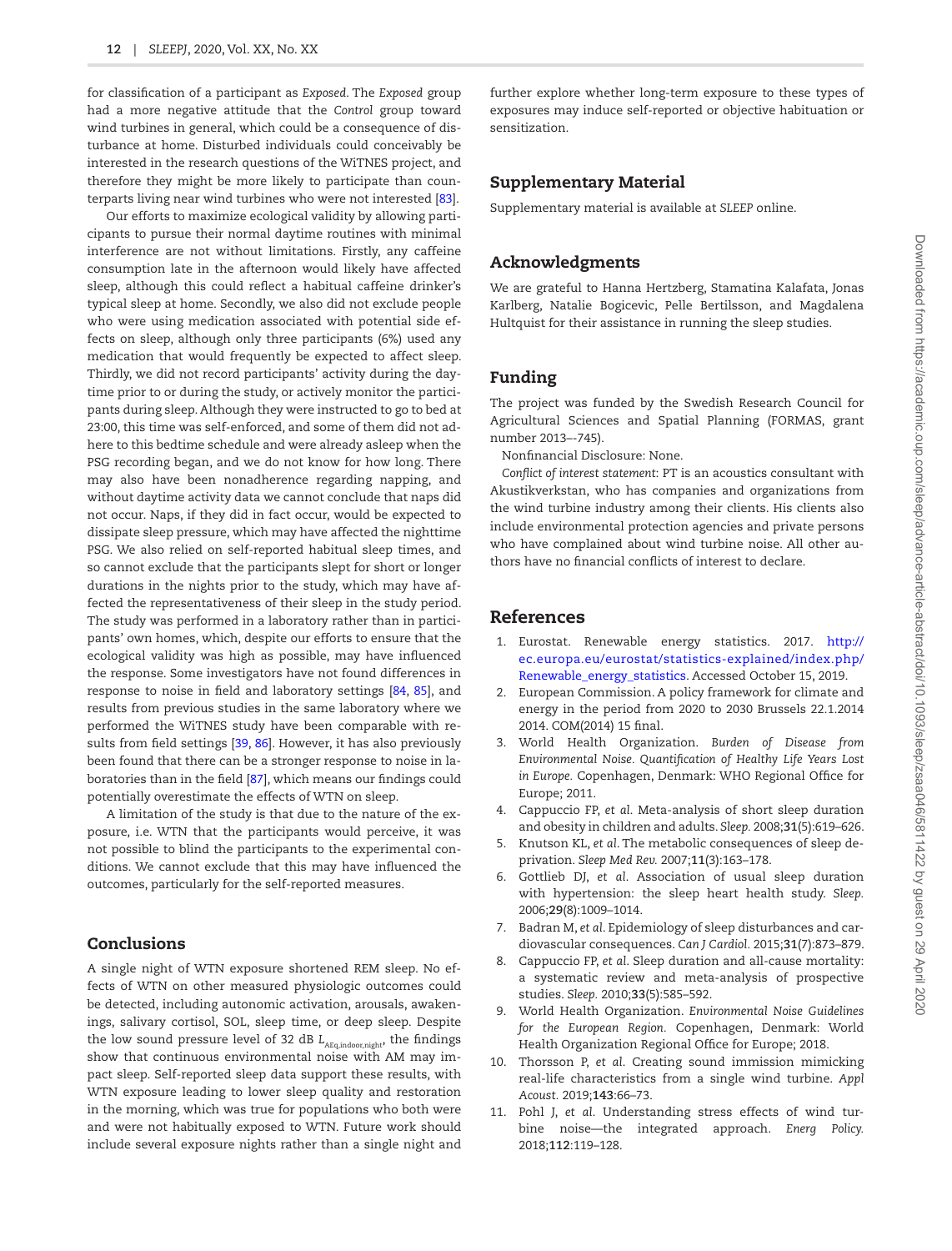12. Bengtsson J, *et al*. Sound characteristics in low frequency noise and their relevance for the perception of pleasantness. *Acta Acust United Ac.* 2004;**90**(1):171–180.

13. Schäffer B, *et al*. Short-term annoyance reactions to stationary and time-varying wind turbine and road traffic noise: a laboratory study. *J Acoust Soc Am.* 2016;**139**(5):2949.

<span id="page-12-0"></span>14. Møller H, *et al*. Low-frequency noise from large wind turbines. *J Acoust Soc Am.* 2011;**129**(6):3727–3744.

<span id="page-12-1"></span>15. van den Berg F. The beat is getting stronger: the effect of atmospheric stability on low frequency modulated sound of wind turbines. *J Low Freq Noise V A.* 2005;**24**:1–24.

- <span id="page-12-2"></span>16. Poulsen AH, *et al*. Short-term nighttime wind turbine noise and cardiovascular events: a nationwide case-crossover study from Denmark. *Environ Int.* 2018;**114**:160–166.
- <span id="page-12-3"></span>17. Poulsen AH, *et al*. Long-term exposure to wind turbine noise and risk for myocardial infarction and stroke: a nationwide cohort study. *Environ Health Perspect.* 2019;**127**(3):37005.
- <span id="page-12-4"></span>18. Poulsen AH, *et al*. Long-term exposure to wind turbine noise and redemption of antihypertensive medication: a nationwide cohort study. *Environ Int.* 2018;**121**(Pt 1):207–215.
- <span id="page-12-5"></span>19. Poulsen AH, *et al*. Long-term exposure to wind turbine noise at night and risk for diabetes: a nationwide cohort study. *Environ Res.* 2018;**165**:40–45.
- <span id="page-12-6"></span>20. Poulsen AH, *et al*. Impact of long-term exposure to wind turbine noise on redemption of sleep medication and antidepressants: a nationwide cohort study. *Environ Health Perspect*. 2019;**127**(3):037006.
- <span id="page-12-7"></span>21. Shepherd D, *et al*. Evaluating the impact of wind turbine noise on health-related quality of life. *Noise Health.* 2011;**13**(54):333–339.
- <span id="page-12-8"></span>22. Nissenbaum MA, *et al*. Effects of industrial wind turbine noise on sleep and health. *Noise Health.* 2012;**14**(60):237–243.
- <span id="page-12-38"></span>23. Pawlaczyk-Łuszczyńska M, *et al*. Evaluation of annoyance from the wind turbine noise: a pilot study. *Int J Occup Med Environ Health.* 2014;**27**(3):364–388.
- <span id="page-12-39"></span>24. Pedersen E. Health aspects associated with wind turbine noise—results from three field studies. *Noise Control Eng J.* 2011;**59**(1):47–53.
- 25. Kuwano S, *et al*. Social survey on wind turbine noise in Japan. *Noise Control Eng J.* 2014;**62**(6):503–520.
- <span id="page-12-9"></span>26. Bakker RH, *et al*. Impact of wind turbine sound on annoyance, self-reported sleep disturbance and psychological distress. *Sci Total Environ.* 2012;**425**:42–51.
- <span id="page-12-10"></span>27. Michaud DS, *et al*. Effects of wind turbine noise on selfreported and objective measures of sleep [published correction appears in Sleep 2018;41(5):zsy037]. *Sleep*. 2016;**39**(1):97–109.
- <span id="page-12-11"></span>28. Elmenhorst EM, *et al*. Examining nocturnal railway noise and aircraft noise in the field: sleep, psychomotor performance, and annoyance. *Sci Total Environ.* 2012;**424**:48–56.
- <span id="page-12-12"></span>29. Croy I, *et al*. Optimal questions for sleep in epidemiological studies: comparisons of subjective and objective measures in laboratory and field studies. *Behav Sleep Med.* 2017;**15**(6):466–482.
- <span id="page-12-13"></span>30. Muzet A. Environmental noise, sleep and health. *Sleep Med Rev.* 2007;**11**(2):135–142.
- <span id="page-12-14"></span>31. Münzel T, *et al*. Cardiovascular effects of environmental noise exposure. *Eur Heart J.* 2014;**35**(13):829–836.
- <span id="page-12-15"></span>32. Jalali L, *et al*. Before-after field study of effects of wind turbine noise on polysomnographic sleep parameters. *Noise Health.* 2016;**18**(83):194–205.
- <span id="page-12-16"></span>33. Sadeh A. The role and validity of actigraphy in sleep medicine: an update. *Sleep Med Rev.* 2011;**15**(4):259–267.
- <span id="page-12-17"></span>34. Ancoli-Israel S, *et al*. The role of actigraphy in the study of sleep and circadian rhythms. *Sleep.* 2003;**26**(3):342–392.
- <span id="page-12-18"></span>35. Johansson MS, *et al*. Hearing threshold levels for an otologically unscreened, non-occupationally noise-exposed population in Sweden. *Int J Audiol.* 2002;**41**(3):180–194.
- <span id="page-12-19"></span>36. Fields JM, *et al*. Standardized general-purpose noise reaction questions for community noise surveys: research and a recommendation. *J Sound Vib*. 2001;**242**(4):641–679.
- <span id="page-12-20"></span>37. Weinstein ND. Individual differences in reactions to noise: a longitudinal study in a college dormitory. *J Appl Psychol.* 1978;**63**(4):458–466.
- <span id="page-12-21"></span>38. Agnew HW Jr, *et al*. The first night effect: an EEG study of sleep. *Psychophysiology.* 1966;**2**(3):263–266.
- <span id="page-12-22"></span>39. Persson Waye K, *et al*. Assessing the exposure-response relationship of sleep disturbance and vibration in field and laboratory settings. *Environ Pollut.* 2019;**245**:558–567.
- <span id="page-12-23"></span>40. Iber C, *et al*. *The AASM Manual for the Scoring of Sleep and Associated Events; Rules, Terminology and Technical Specifications*. 1 ed. Westchester, IL: American Academy of Sleep Medicine; 2007.
- <span id="page-12-24"></span>41. Sjöberg L, *et al*. The measurement of mood. *Scand J Psychol.* 1979;**20**(1):1–18.
- <span id="page-12-25"></span>42. Thorsson P, *et al*. Low-frequency outdoor-indoor noise level difference for wind turbine assessment. *J Acoust Soc Am.* 2018;**143**(3):EL206.
- <span id="page-12-26"></span>43. Ageborg Morsing J, *et al*. Wind turbine noise and sleep: pilot studies on the influence of noise characteristics. *Int J Environ Res Public Health.* 2018;**15**(11):2573.
- <span id="page-12-27"></span>44. Ögren M, Sound files for the measurements of physiological effects of wind turbine noise on sleep, In: *Swedish National Data Service.* 2019. doi[:10.5878/32pm-2z71](https://doi.org/10.5878/32pm-2z71)
- <span id="page-12-28"></span>45. Basner M, *et al*. Single and combined effects of air, road, and rail traffic noise on sleep and recuperation. *Sleep.* 2011;**34**(1):11–23.
- <span id="page-12-29"></span>46. Münzel T, *et al*. Environmental noise and the cardiovascular system. *J Am Coll Cardiol.* 2018;**71**(6):688–697.
- <span id="page-12-30"></span>47. Swedish Environmental Protection Agency. Target values for wind turbine sound. 2017. [http://www.swedishepa.se/](http://www.swedishepa.se/Guidance/Guidance/Buller/Noise-from-wind-turbines/Target-values-for-wind-turbine-sound/) [Guidance/Guidance/Buller/Noise-from-wind-turbines/](http://www.swedishepa.se/Guidance/Guidance/Buller/Noise-from-wind-turbines/Target-values-for-wind-turbine-sound/) [Target-values-for-wind-turbine-sound/.](http://www.swedishepa.se/Guidance/Guidance/Buller/Noise-from-wind-turbines/Target-values-for-wind-turbine-sound/) Accessed October 15, 2019.
- <span id="page-12-31"></span>48. Haugen K. *International Review of Policies and Recommendations for Wind Turbine Setbacks from Residences: Setbacks, Noise, Shadow Flicker, and Other Concerns.* St Paul, MN: Minnesota Department of Commerce: Energy Facility Permitting; 2011.
- <span id="page-12-32"></span>49. Halász P, *et al*. The nature of arousal in sleep. *J Sleep Res.* 2004;**13**(1):1–23.
- <span id="page-12-33"></span>50. Smith MG, *et al*. Effects of ground-borne noise from railway tunnels on sleep: a polysomnographic study. *Build Environ.* 2019;**149**:288–296.
- <span id="page-12-34"></span>51. Bonnet M, *et al*. EEG arousals: scoring rules and examples: a preliminary report from the sleep disorders atlas task force of the american sleep disorders association. *Sleep*. 1992;**15**(2):173–184.
- <span id="page-12-35"></span>52. Smith MG, *et al*. Vibration from freight trains fragments sleep: a polysomnographic study. *Sci Rep.* 2016;**6**:24717.
- <span id="page-12-36"></span>53. Brink M, *et al*. Determining physiological reaction probabilities to noise events during sleep. *Somnologie*. 2009;**13**(4):236–243.
- <span id="page-12-37"></span>54. Griefahn B, *et al*. Autonomic arousals related to traffic noise during sleep. *Sleep.* 2008;**31**(4):569–577.
- 55. Pruessner JC, *et al*. Two formulas for computation of the area under the curve represent measures of total